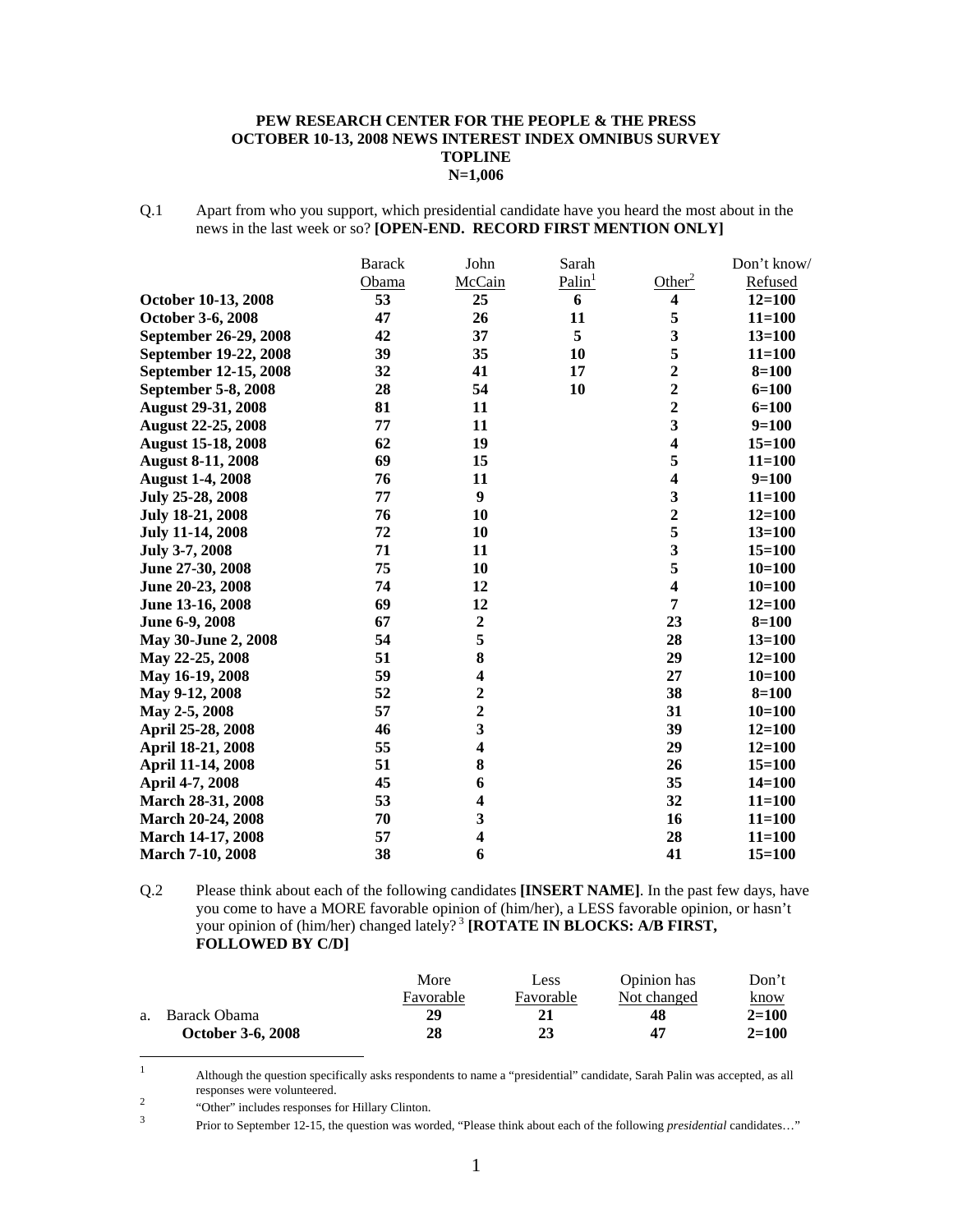$\mathbf b$ .

| Q.4 CONTINUED              |           |           |             |           |
|----------------------------|-----------|-----------|-------------|-----------|
|                            | More      | Less      | Opinion has | Don't     |
|                            | Favorable | Favorable | Not change  | know      |
| September 26-29, 2008      | 31        | 23        | 45          | $1 = 100$ |
| September 19-22, 2008      | 25        | 20        | 53          | $2=100$   |
| September 12-15, 2008      | 20        | 20        | 58          | $2=100$   |
| <b>September 5-8, 2008</b> | 20        | 20        | 59          | $1 = 100$ |
| August 29-31, 2008         | 29        | 19        | 50          | $2=100$   |
| <b>August 22-25, 2008</b>  | 22        | 21        | 54          | $3 = 100$ |
| <b>August 15-18, 2008</b>  | 16        | 21        | 60          | $3 = 100$ |
| <b>August 8-11, 2008</b>   | 15        | 18        | 64          | $3 = 100$ |
| <b>August 1-4, 2008</b>    | 16        | 22        | 60          | $2 = 100$ |
| July 25-28, 2008           | 17        | 21        | 59          | $3=100$   |
| <b>July 18-21, 2008</b>    | 16        | 22        | 60          | $2 = 100$ |
| <b>July 11-14, 2008</b>    | 15        | 17        | 64          | $4 = 100$ |
| July 3-7, 2008             | 17        | 17        | 62          | $4 = 100$ |
| June 27-30, 2008           | 21        | 19        | 56          | $4 = 100$ |
| June 20-23, 2008           | 16        | 16        | 66          | $2=100$   |
| June 13-16, 2008           | 17        | 15        | 64          | $4 = 100$ |
| June 6-9, 2008             | 19        | 17        | 61          | $3=100$   |
| May 30-June 2, 2008        | 17        | 21        | 58          | $4 = 100$ |
| May 22-25, 2008            | 18        | 20        | 60          | $2 = 100$ |
| May 16-19, 2008            | 19        | 19        | 59          | $3=100$   |
| May 9-12, 2008             | 20        | 23        | 55          | $2 = 100$ |
| May 2-5, 2008              | 11        | 25        | 59          | $5=100$   |
| April 25-28, 2008          | 16        | 24        | 58          | $2 = 100$ |
| April 18-21, 2008          | 18        | 24        | 54          | $4 = 100$ |
| March 28-31, 2008          | 18        | 27        | 52          | $3=100$   |
| March 20-24, 2008          | 22        | 30        | 46          | $2 = 100$ |
| b.<br>John McCain          | 17        | 33        | 47          | $3=100$   |
| October 3-6, 2008          | 21        | 29        | 47          | $3 = 100$ |
| September 26-29, 2008      | 24        | 35        | 40          | $1 = 100$ |
| September 19-22, 2008      | 20        | 30        | 48          | $2 = 100$ |
| September 12-15, 2008      | 28        | 25        | 45          | $2 = 100$ |
| September 5-8, 2008        | 35        | 24        | 40          | $1 = 100$ |
| <b>August 29-31, 2008</b>  | 28        | 22        | 47          | $3=100$   |
| <b>August 22-25, 2008</b>  | 17        | 20        | 60          | $3=100$   |
| <b>August 15-18, 2008</b>  | 17        | 21        | 59          | $3=100$   |
| <b>August 8-11, 2008</b>   | 14        | 20        | 63          | $3 = 100$ |
| <b>August 1-4, 2008</b>    | 18        | 23        | 57          | $2 = 100$ |
| July 25-28, 2008           | 16        | 19        | 62          | $3 = 100$ |
| <b>July 18-21, 2008</b>    | 17        | 15        | 65          | $3 = 100$ |
| <b>July 11-14, 2008</b>    | 14        | 15        | 66          | $5 = 100$ |
| July 3-7, 2008             | 15        | 16        | 64          | $5 = 100$ |
| June 27-30, 2008           | 17        | 21        | 58          | $4 = 100$ |
| June 20-23, 2008           | 15        | 18        | 65          | $2 = 100$ |
| June 13-16, 2008           | 13        | 18        | 66          | $3 = 100$ |
| June 6-9, 2008             | 14        | 15        | 65          | $6 = 100$ |
| May 30-June 2, 2008        | 11        | 20        | 64          | $5 = 100$ |
| May 22-25, 2008            | 15        | 18        | 63          | $4 = 100$ |
| May 16-19, 2008            | 14        | 21        | 62          | $3 = 100$ |
| May 9-12, 2008             | 12        | 18        | 67          | $3=100$   |
| May 2-5, 2008              | 10        | 13        | 71          | $6 = 100$ |
| April 25-28, 2008          | 14        | 16        | 65          | $5 = 100$ |
| April 18-21, 2008          | 18        | 15        | 61          | $6 = 100$ |
| March 28-31, 2008          | 18        | 20        | 57          | $5=100$   |
|                            |           |           |             |           |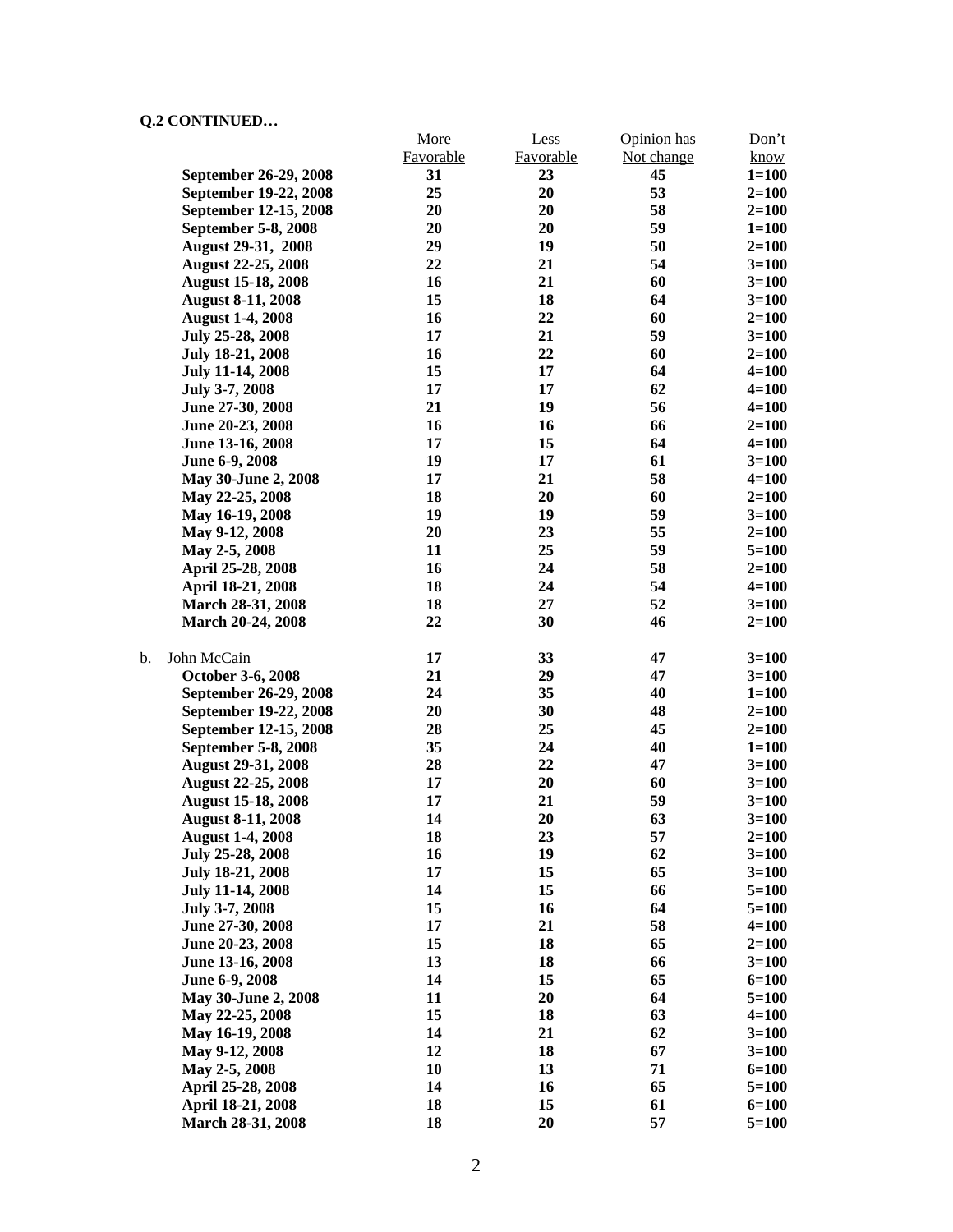|                          | More      | Less      | Opinion has | Don't      |
|--------------------------|-----------|-----------|-------------|------------|
|                          | Favorable | Favorable | Not change  | know       |
| <b>March 20-24, 2008</b> | 18        | 18        | 61          | $3=100$    |
| Joe Biden                | 23        | 14        | 56          | $7 = 100$  |
| October 3-6, 2008        | 34        | 20        | 42          | $4 = 100$  |
| September 26-29, 2008    | 15        | 19        | 60          | $6=100$    |
| September 19-22, 2008    | 17        | 19        | 55          | $9=100$    |
| September 12-15, 2008    | 14        | 18        | 58          | $10 = 100$ |
| Sarah Palin              | 21        | 38        | 37          | $4 = 100$  |
| October 3-6, 2008        | 37        | 33        | 27          | $3=100$    |
| September 26-29, 2008    | 20        | 38        | 38          | $4 = 100$  |
| September 19-22, 2008    | 29        | 34        | 33          | $4 = 100$  |
| September 12-15, 2008    | 31        | 27        | 37          | $5=100$    |
|                          |           |           |             |            |

Q.3 As I read a list of some stories covered by news organizations this past week, please tell me if you happened to follow each news story very closely, fairly closely, not too closely, or not at all closely. First, **[INSERT ITEM; ROTATE ITEMS IN BLOCKS A-C FIRST, FOLLOWED BY D-F] [IF NECESSARY** "Did you follow **[ITEM]** very closely, fairly closely, not too closely or not at all closely?"**]** 

|    |                                                 | Very    | Fairly  | Not too | Not at all              | DK/       |
|----|-------------------------------------------------|---------|---------|---------|-------------------------|-----------|
|    |                                                 | Closely | Closely | Closely | Closely                 | Refused   |
| a. | O.J. Simpson's conviction on charges of         |         |         |         |                         |           |
|    | kidnapping and armed robbery                    | 8       | 13      | 36      | 43                      | $* = 100$ |
|    | September 21-24, $2007^4$                       | 13      | 27      | 33      | 26                      | $1 = 100$ |
|    | <b>TREND FOR COMPARISON:</b>                    |         |         |         |                         |           |
|    | February, 1997 Verdict in civil trial           | 30      | 30      | 19      | 20                      | $1 = 100$ |
|    | December, 1996 Civil trial                      | $28\,$  | 27      | 20      | 25                      | $* = 100$ |
|    | September, 1995 Murder trial                    | 23      | 32      | 22      | 22                      | $1 = 100$ |
|    | August, 1995 Murder trial                       | 19      | 28      | 25      | 27                      | $1 = 100$ |
|    | June, 1995 Murder trial                         | 15      | 24      | 28      | 33                      | $* = 100$ |
|    | March, 1995 Murder trial                        | 23      | 30      | 23      | 23                      | $1 = 100$ |
|    | February, 1995 Murder trial                     | 23      | 33      | 24      | 19                      | $1 = 100$ |
|    | December, 1994 Simpson case                     | 23      | 29      | 25      | 22                      | $1 = 100$ |
|    | October, 1994 Simpson case                      | 25      | 32      | 24      | 17                      | $2=100$   |
|    | September, 1994 Simpson case                    | 30      | 33      | 22      | 15                      | $* = 100$ |
|    | June, 1994 Simpson arrest                       | 48      | 29      | 16      | 6                       | $1 = 100$ |
| b. | Reports about the condition of the U.S. economy | 65      | 25      | 7       | $\mathbf{3}$            | $* = 100$ |
|    | October 3-6, 2008                               | 69      | 23      | 5       | $\mathbf{3}$            | $* = 100$ |
|    | September 26-29, 2008                           | 70      | 22      | 5       | $\overline{\mathbf{3}}$ | $* = 100$ |
|    | September 19-22, 2008                           | 56      | 27      | 12      | 5                       | $* = 100$ |
|    | <b>September 5-8, 2008</b>                      | 44      | 33      | 16      | 7                       | $* = 100$ |
|    | <b>August 29-31, 2008</b>                       | 41      | 34      | 13      | 11                      | $1 = 100$ |
|    | <b>August 15-18, 2008</b>                       | 39      | 36      | 15      | 10                      | $* = 100$ |
|    | <b>August 8-11, 2008</b>                        | 39      | 35      | 16      | 10                      | $* = 100$ |
|    | <b>August 1-4, 2008</b>                         | 47      | 34      | 11      | 8                       | $0=100$   |
|    | July 25-28, 2008                                | 46      | 32      | 10      | 12                      | $* = 100$ |
|    | July 18-21, 2008                                | 45      | 33      | 13      | 9                       | $* = 100$ |
|    | <b>July 11-14, 2008</b>                         | 44      | 33      | 12      | 10                      | $1 = 100$ |
|    | June 27-30, 2008                                | 49      | 31      | 12      | 7                       | $1 = 100$ |
|    |                                                 |         |         |         |                         |           |

 $\frac{1}{4}$ 

September 21-24, 2007 asked about, "O.J. Simpson's recent arrest on charges of armed robbery."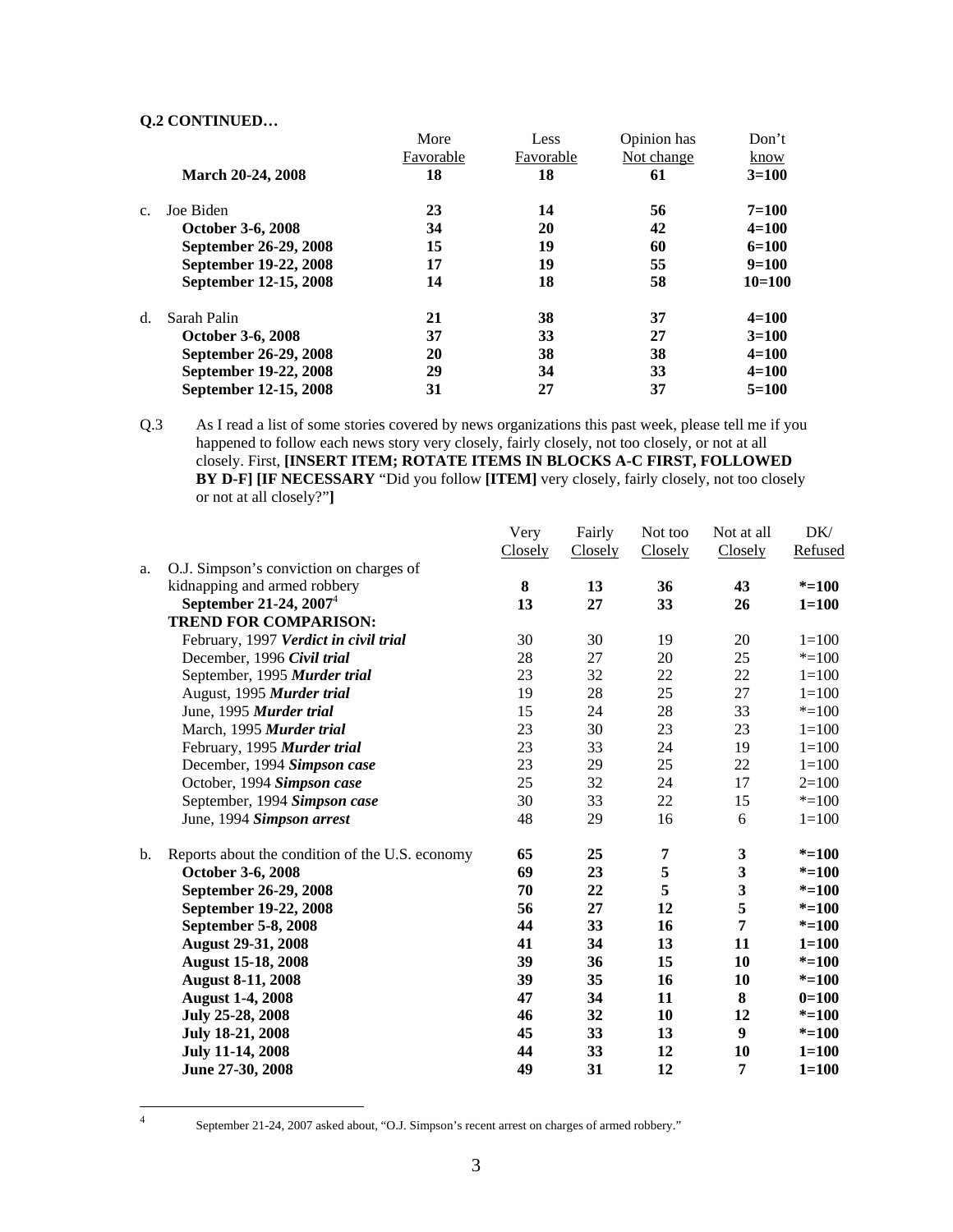|                             | Very           | Fairly  | Not too | Not at all       | DK/       |
|-----------------------------|----------------|---------|---------|------------------|-----------|
|                             | <b>Closely</b> | Closely | Closely | Closely          | Refused   |
| June 13-16, 2008            | 42             | 33      | 14      | 11               | $* = 100$ |
| May 9-12, 2008              | 45             | 31      | 13      | 11               | $* = 100$ |
| May 2-5, 2008               | 43             | 31      | 15      | 10               | $1 = 100$ |
| April 18-21, 2008           | 41             | 35      | 13      | 10               | $1 = 100$ |
| April 4-7, 2008             | 39             | 37      | 12      | 12               | $* = 100$ |
| <b>March 28-31, 2008</b>    | 42             | 36      | 14      | ${\bf 8}$        | $* = 100$ |
| March 20-24, 2008           | 45             | 33      | 13      | $\boldsymbol{9}$ | $* = 100$ |
| February 29-March 3, 2008   | 38             | 35      | 15      | 11               | $1 = 100$ |
| <b>February 15-18, 2008</b> | 37             | 36      | 11      | 16               | $8 = 100$ |
| <b>February 1-4, 2008</b>   | 40             | 37      | 14      | ${\bf 8}$        | $1 = 100$ |
| <b>January 18-21, 2008</b>  | 42             | 31      | 16      | 11               | $* = 100$ |
| <b>January 11-14, 2008</b>  | 36             | 32      | 15      | 16               | $1 = 100$ |
| <b>November 2-5, 2007</b>   | 27             | 37      | 16      | 19               | $1 = 100$ |
| October 19-22, 2007         | 25             | 34      | 20      | 21               | $* = 100$ |
| <b>August 10-13, 2007</b>   | 28             | 36      | 18      | 18               | $* = 100$ |
| Mid-November, 2006          | 31             | 40      | 17      | 11               | $1 = 100$ |
| December, 2005              | 35             | 35      | 18      | 11               | $1 = 100$ |
| Early November, 2005        | 35             | 39      | 17      | 9                | $* = 100$ |
| Mid-May, 2005               | 30             | 39      | 19      | 11               | $1=100$   |
| January, 2005               | 35             | 41      | 17      | $\tau$           | $* = 100$ |
| Mid-October, 2004           | 30             | 43      | 16      | 10               | $1 = 100$ |
| Early September, 2004       | 39             | 34      | 15      | 11               | $1 = 100$ |
| Mid-January, 2004           | 37             | 41      | 15      | $\boldsymbol{7}$ | $* = 100$ |
| December, 2003              | 35             | 38      | 14      | 11               | $2=100$   |
| November, 2003              | 40             | 34      | 15      | 10               | $1 = 100$ |
| October, 2003               | 32             | 39      | 16      | 12               | $1 = 100$ |
| September, 2003             | 39             | 30      | 18      | 12               | $1 = 100$ |
| March, 2003                 | 40             | 35      | 16      | $\,8\,$          | $1 = 100$ |
| February, 2003              | 42             | 33      | 15      | 10               | $* = 100$ |
| January, 2003               | 40             | 35      | 13      | 11               | $1 = 100$ |
| December, 2002              | 38             | 34      | 17      | 10               | $1 = 100$ |
| February, 2002              | 35             | 40      | 15      | 9                | $1 = 100$ |
| January, 2002               | 30             | 44      | 16      | 9                | $1 = 100$ |
| December, 2001              | 37             | 40      | 13      | $\,$ 8 $\,$      | $2=100$   |
| Mid-November, 2001          | 41             | 36      | 15      | $\tau$           | $1 = 100$ |
| June, 2001                  | 24             | 41      | 18      | 16               | $1 = 100$ |
| May, 2001                   | 34             | 36      | 15      | 15               | $0=100$   |
| April, 2001                 | 36             | 34      | 16      | 13               | $1 = 100$ |
| February, 2001              | 30             | 39      | 18      | 12               | $1 = 100$ |
| January, 2001               | 32             | 38      | 17      | 11               | $2=100$   |
| June, 1995                  | 26             | 41      | 22      | 11               | $* = 100$ |
| March, 1995                 | 27             | 45      | 19      | 9                | $* = 100$ |
| February, 1995              | 23             | 41      | 22      | 13               | $1=100$   |
| December, 1994              | 28             | 43      | $20\,$  | 9                | $* = 100$ |
| October, 1994               | 27             | 40      | 20      | 12               | $1 = 100$ |
| June, 1994                  | 25             | 42      | 23      | 10               | $* = 100$ |
| May, 1994                   | 33             | 40      | 16      | 10               | $1=100$   |
| January, 1994               | 34             | 39      | 16      | 10               | $1 = 100$ |
| Early January, 1994         | 36             | 44      | 13      | $\tau$           | $* = 100$ |
| December, 1993              | 35             | 41      | 15      | $8\,$            | $1 = 100$ |
| October, 1993               | 33             | 38      | 20      | 9                | $* = 100$ |
| September, 1993             | 37             | 40      | 14      | $8\,$            | $1 = 100$ |
| Early September, 1993       | 39             | 39      | 14      | $\overline{9}$   | $* = 100$ |
| August, 1993                | 41             | 36      | 14      | 9                | $* = 100$ |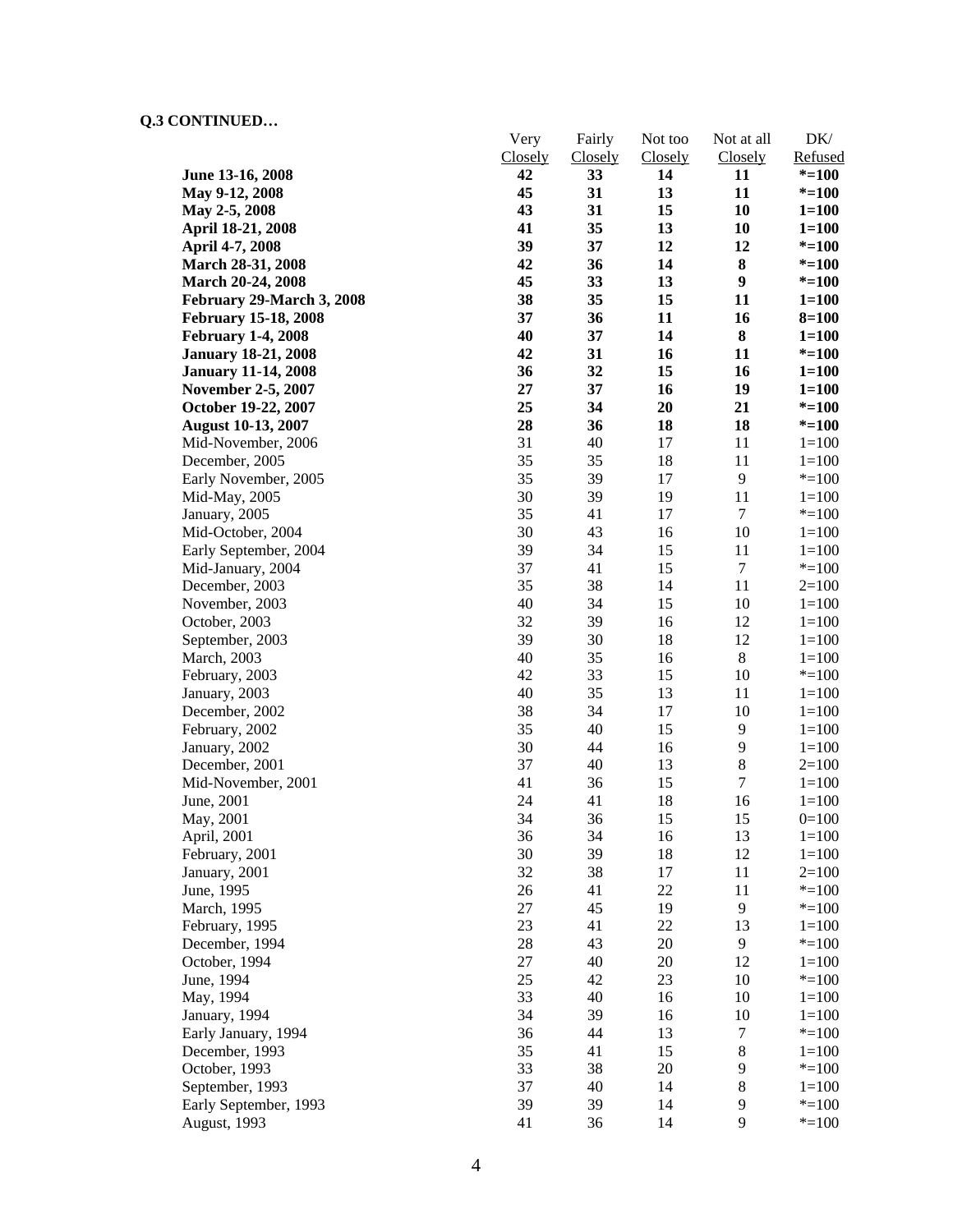|    |                                           | Very<br>Closely | Fairly<br>Closely | Not too<br>Closely | Not at all<br>Closely | DK/<br>Refused |
|----|-------------------------------------------|-----------------|-------------------|--------------------|-----------------------|----------------|
|    | May, 1993                                 | 37              | 38                | 18                 | 6                     | $1 = 100$      |
|    | February, 1993                            | 49              | 36                | 10                 | $\mathfrak s$         | $* = 100$      |
|    | January, 1993                             | 42              | 39                | 12                 | 7                     | $* = 100$      |
|    | September, 1992                           | 43              | 37                | 13                 | 6                     | $1 = 100$      |
|    | May, 1992                                 | 39              | 39                | 15                 | 6                     | $1 = 100$      |
|    | March, 1992                               | 47              | 38                | 11                 | $\overline{4}$        | $* = 100$      |
|    | February, 1992                            | 47              | 37                | 10                 | $\sqrt{6}$            | $* = 100$      |
|    | January, 1992                             | 44              | 40                | 11                 | $\sqrt{5}$            | $* = 100$      |
|    | October, 1991                             | 36              | 38                | 16                 | 9                     | $1 = 100$      |
| c. | The current situation and events and Iraq | 23              | 34                | 30                 | 13                    | $* = 100$      |
|    | October 3-6, 2008                         | 29              | 33                | 28                 | 10                    | $* = 100$      |
|    | September 5-8, 2008                       | 24              | 37                | 26                 | 13                    | $* = 100$      |
|    | <b>August 29-31, 2008</b>                 | 22              | 32                | 29                 | 16                    | $1 = 100$      |
|    | <b>August 22-25, 2008</b>                 | 26              | 31                | 27                 | 15                    | $1 = 100$      |
|    | <b>August 1-4, 2008</b>                   | 27              | 40                | 23                 | 10                    | $* = 100$      |
|    | July 25-28, 2008                          | 28              | 33                | 22                 | 17                    | $* = 100$      |
|    | <b>July 18-21, 2008</b>                   | 33              | 35                | 20                 | 12                    | $* = 100$      |
|    | <b>July 11-14, 2008</b>                   | 24              | 35                | 24                 | 16                    | $1 = 100$      |
|    | July 3-7, 2008                            | 25              | 35                | 25                 | 15                    | $* = 100$      |
|    | June 20-23, 2008                          | 25              | 36                | 24                 | 15                    | $* = 100$      |
|    | May 9-12, 2008                            | 29              | 35                | 21                 | 14                    | $1 = 100$      |
|    | May 2-5, 2008                             | 26              | 35                | 25                 | 13                    | $1 = 100$      |
|    | April 25-28, 2008                         | 29              | 35                | 23                 | 12                    | $1 = 100$      |
|    | April 18-21, 2008                         | 29              | 39                | 20                 | 11                    | $1 = 100$      |
|    | April 11-14, 2008                         | 25              | 39                | 20                 | 15                    | $1 = 100$      |
|    | April 4-7, 2008                           | 25              | 37                | 23                 | 15                    | $* = 100$      |
|    | March 28-31, 2008                         | 29              | 40                | 19                 | 11                    | $1 = 100$      |
|    | March 20-24, 2008                         | 30              | 38                | 19                 | 13                    | $* = 100$      |
|    | March 14-17, 2008                         | 29              | 38                | 23                 | 10                    | $* = 100$      |
|    | <b>March 7-10, 2008</b>                   | 28              | 39                | 18                 | 15                    | $* = 100$      |
|    | February 29-March 3, 2008                 | 28              | 40                | 19                 | 13                    | $* = 100$      |
|    | <b>February 8-11, 2008</b>                | 24              | 35                | 25                 | 16                    | $* = 100$      |
|    | <b>February 1-4, 2008</b>                 | 28              | 39                | 22                 | 11                    | $* = 100$      |
|    | <b>January 25-28, 2008</b>                | 23              | 35                | 26                 | 16                    | $* = 100$      |
|    | <b>January 18-21, 2008</b>                | 31              | 33                | 20                 | 15                    | $1 = 100$      |
|    | <b>January 11-14, 2008</b>                | 25              | 38                | 21                 | 16                    | $* = 100$      |
|    | <b>January 4-7, 2008</b>                  | 27              | 38                | 20                 | 15                    | $* = 100$      |
|    | December 14-17, 2007                      | 26              | 32                | 24                 | 18                    | $* = 100$      |
|    | December 7-10, 2007                       | 28              | 37                | 21                 | 14                    | $* = 100$      |
|    | November 23-26, 2007                      | 25              | 37                | 21                 | 16                    | $1 = 100$      |
|    | November 16-19, 2007                      | 31              | 37                | 19                 | 12                    | $1 = 100$      |
|    | November 9-12, 2007                       | 29              | 38                | 19                 | 13                    | $1 = 100$      |
|    | <b>November 2-5, 2007</b>                 | 31              | 35                | 18                 | 15                    | $1 = 100$      |
|    | October 26-29, 2007                       | 28              | 37                | 21                 | 13                    | $1 = 100$      |
|    | October 19-22, 2007                       | 28              | 37                | 20                 | 15                    | $* = 100$      |
|    | October 12-15, 2007                       | 26              | 36                | 18                 | 19                    | $1 = 100$      |
|    | October 5-8, 2007                         | 29              | 33                | 22                 | 16                    | $* = 100$      |
|    | September 28 - October 1, 2007            | 30              | 41                | 18                 | 11                    | $* = 100$      |
|    | September 21-24, 2007                     | 32              | 38                | 17                 | 13                    | $* = 100$      |
|    | September 14-17, 2007                     | 31              | 36                | 18                 | 15                    | $0=100$        |
|    | September 7-10, 2007                      | 32              | 34                | 20                 | 14                    | $* = 100$      |
|    | <b>August 30 – September 2, 2007</b>      | 31              | 34                | 18                 | 16                    | $1 = 100$      |
|    | August 24-27, 2007                        | 34              | 36                | 18                 | 12                    | $* = 100$      |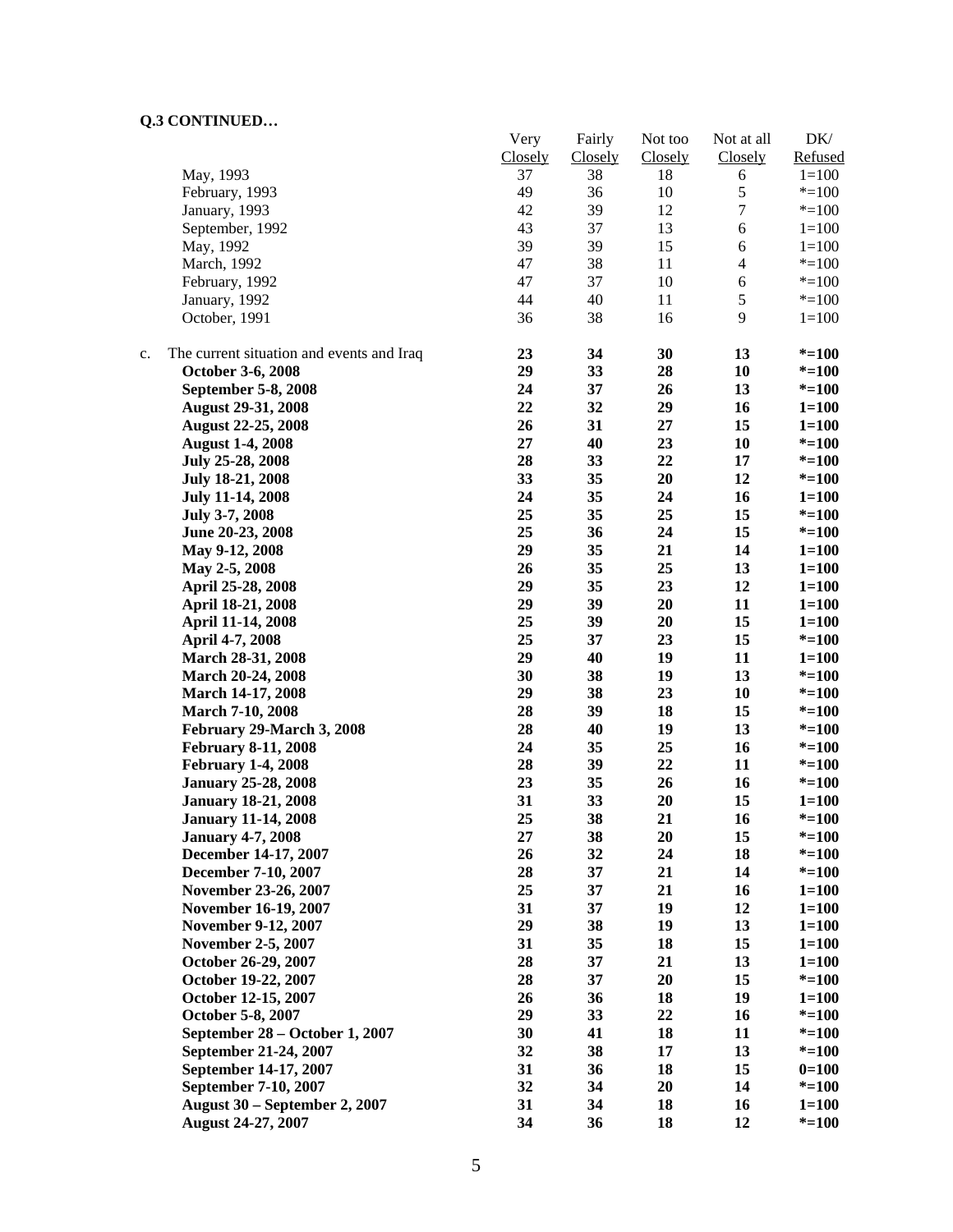|                                | Very    | Fairly         | Not too | Not at all       | DK/       |
|--------------------------------|---------|----------------|---------|------------------|-----------|
|                                | Closely | <b>Closely</b> | Closely | <b>Closely</b>   | Refused   |
| <b>August 17-20, 2007</b>      | 33      | 34             | 18      | 15               | $* = 100$ |
| <b>August 10-13, 2007</b>      | 36      | 37             | 14      | 13               | $* = 100$ |
| <b>August 3-6, 2007</b>        | 29      | 40             | 19      | 12               | $* = 100$ |
| July 27-30, 2007               | 28      | 36             | 19      | 16               | $1 = 100$ |
| July 20-23, 2007               | 28      | 34             | 21      | 16               | $1 = 100$ |
| July 13-16, 2007               | 25      | 41             | 17      | 16               | $1 = 100$ |
| <b>July 6-9, 2007</b>          | 36      | 34             | 18      | 12               | $* = 100$ |
| June 29-July 2, 2007           | 32      | 35             | 19      | 13               | $1 = 100$ |
| June 22-25, 2007               | 30      | 36             | 18      | 15               | $1 = 100$ |
| June 15-18, 2007               | 30      | 37             | 20      | 13               | $* = 100$ |
| June 8-11, 2007                | 32      | 38             | 15      | 14               | $1 = 100$ |
| June 1-4, 2007                 | 30      | 36             | 20      | 13               | $1 = 100$ |
| May 24-27, 2007                | 33      | 36             | 18      | 12               | $1 = 100$ |
| May 18-21, 2007                | 36      | 34             | 15      | 14               | $1 = 100$ |
| May 11-14, 2007                | 30      | 34             | 18      | 17               | $1 = 100$ |
| May 4-7, 2007                  | 38      | 37             | 15      | 10               | $* = 100$ |
| April 27-30, 2007              | 27      | 35             | 21      | 16               | $1 = 100$ |
| April 20-23, 2007              | 28      | 35             | 22      | 15               | $* = 100$ |
| April 12-16, 2007              | 34      | 33             | 20      | 13               | $* = 100$ |
| April 5-9, 2007                | 33      | 39             | 16      | 11               | $1 = 100$ |
| <b>March 30-April 2, 2007</b>  | 34      | 37             | 16      | 13               | $* = 100$ |
| <b>March 23-March 26, 2007</b> | 31      | 38             | 18      | 12               | $1 = 100$ |
| <b>March 16-19, 2007</b>       | 34      | 34             | 17      | 15               | $* = 100$ |
| March 9-12, 2007               | 34      | 37             | 16      | 13               | $* = 100$ |
| March 2-5, 2007                | 37      | 37             | 16      | $\boldsymbol{9}$ | $1 = 100$ |
| February 23-26, 2007           | 36      | 36             | 15      | 13               | $* = 100$ |
| <b>February 16-19, 2007</b>    | 30      | 36             | 19      | 14               | $1 = 100$ |
| <b>February 9-12, 2007</b>     | 37      | 34             | 18      | 11               | $* = 100$ |
| <b>February 2-5, 2007</b>      | 38      | 38             | 17      | 7                | $* = 100$ |
| <b>January 26-29, 2007</b>     | 36      | 38             | 15      | 11               | $* = 100$ |
| <b>January 19-22, 2007</b>     | 37      | 34             | 18      | 10               | $1 = 100$ |
| <b>January 12-15, 2007</b>     | 38      | 36             | 17      | ${\bf 8}$        | $1 = 100$ |
| January, 2007                  | 46      | 40             | $8\,$   | $\sqrt{5}$       | $1 = 100$ |
| <b>January 5-8, 2007</b>       | 40      | 32             | 16      | 12               | $0=100$   |
| December, 2006                 | 42      | 39             | 12      | $\tau$           | $* = 100$ |
| November 30-December 3, 2006   | 40      | 36             | 13      | 11               | $* = 100$ |
| Mid-November, 2006             | 44      | 38             | 12      | 6                | $* = 100$ |
| September, 2006                | 33      | 43             | 14      | $\,8\,$          | $2=100$   |
|                                | 41      | 39             | 12      | 7                | $1 = 100$ |
| August, 2006<br>June, 2006     | 37      | 43             | 13      | 6                | $1 = 100$ |
|                                | 42      | 35             | 15      | $\tau$           | $1 = 100$ |
| May, 2006                      | 43      |                |         | $\tau$           |           |
| April, 2006                    |         | 36             | 13      |                  | $1 = 100$ |
| March, 2006                    | 43      | 38             | 12      | 6                | $1 = 100$ |
| February, 2006                 | 39      | 42             | 12      | 6                | $1 = 100$ |
| January, 2006                  | 40      | 40             | 12      | $\boldsymbol{7}$ | $1 = 100$ |
| December, 2005                 | 45      | 38             | 11      | 5                | $1 = 100$ |
| Early November, 2005           | 41      | 40             | 13      | $\sqrt{6}$       | $* = 100$ |
| Early October, 2005            | 43      | 36             | 15      | 6                | $* = 100$ |
| Early September, 2005          | 32      | 40             | $20\,$  | 7                | $1 = 100$ |
| July, 2005                     | 43      | 37             | 13      | 6                | $1 = 100$ |
| Mid-May, 2005                  | 42      | 42             | 11      | 5                | $* = 100$ |

5

From May, 2003 to March 23-26, 2007, the story was listed as "News about the current situation in Iraq."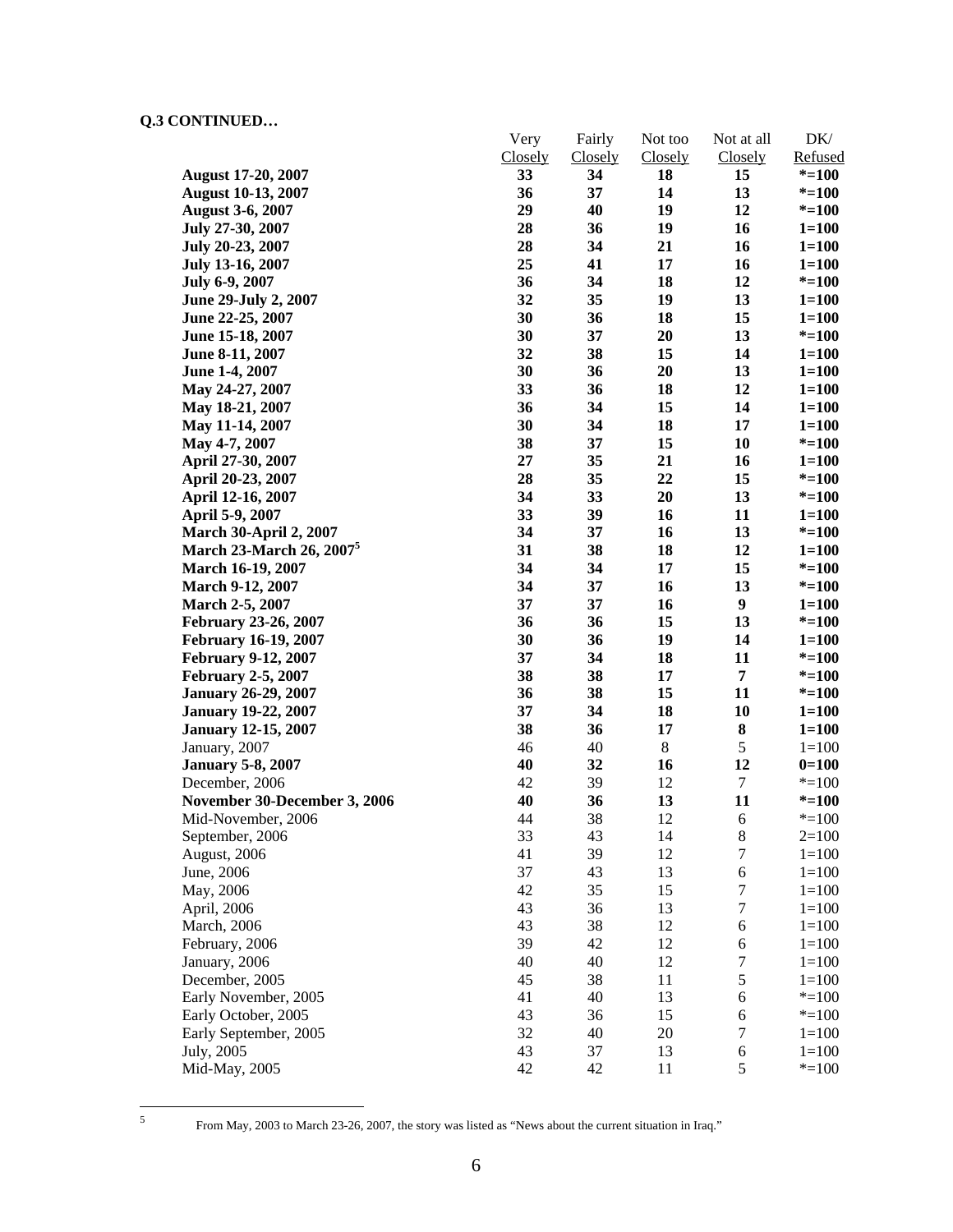|    |                                             | Very    | Fairly  | Not too          | Not at all     | $DK/$     |
|----|---------------------------------------------|---------|---------|------------------|----------------|-----------|
|    |                                             | Closely | Closely | Closely          | Closely        | Refused   |
|    | Mid-March, 2005                             | 40      | 39      | 14               | 5              | $2=100$   |
|    | February, 2005                              | 38      | 45      | 13               | $\overline{4}$ | $* = 100$ |
|    | January, 2005                               | 48      | 37      | 11               | $\overline{4}$ | $* = 100$ |
|    | December, 2004                              | 34      | 44      | 15               | 6              | $1 = 100$ |
|    | Mid-October, 2004                           | 42      | 38      | 11               | $\bf 8$        | $1 = 100$ |
|    | Early September, 2004                       | 47      | 37      | 9                | $\sqrt{6}$     | $1 = 100$ |
|    | August, 2004                                | 39      | 42      | 12               | 6              | $1 = 100$ |
|    | July, 2004                                  | 43      | 40      | 11               | 6              | $*=100$   |
|    | June, 2004                                  | 39      | 42      | 12               | $\sqrt{6}$     | $1 = 100$ |
|    | April, 2004                                 | 54      | 33      | $\,8\,$          | 5              | $* = 100$ |
|    | Mid-March, 2004                             | 47      | 36      | 12               | $\overline{4}$ | $1 = 100$ |
|    | Early February, 2004                        | 47      | 38      | 10               | $\overline{4}$ | $1 = 100$ |
|    | Mid-January, 2004                           | 48      | 39      | $\overline{9}$   | $\overline{4}$ | $* = 100$ |
|    | December, 2003                              | 44      | 38      | 11               | 6              | $1 = 100$ |
|    | November, 2003                              | 52      | 33      | 9                | 5              | $1 = 100$ |
|    | September, 2003                             | 50      | 33      | 10               | $\sqrt{6}$     | $1 = 100$ |
|    | Mid-August, 2003                            | 45      | 39      | 10               | $\sqrt{5}$     | $1 = 100$ |
|    | Early July, 2003                            | 37      | 41      | 13               | $\bf 8$        | $1 = 100$ |
|    | June, 2003                                  | 46      | 35      | 13               | 6              | $*=100$   |
|    | May, 2003                                   | 63      | 29      | 6                | $\overline{c}$ | $* = 100$ |
|    | April 11-16, 2003 <sup>6</sup>              | 47      | 40      | 10               | $\overline{c}$ | $1 = 100$ |
|    | April 2-7, 2003                             | 54      | 34      | 9                | $\overline{2}$ | $1 = 100$ |
|    | March 20-24, 2003                           | 57      | 33      | $\boldsymbol{7}$ | $\overline{c}$ | $1 = 100$ |
|    | March 13-16, 2003 <sup>7</sup>              | 62      | 27      | $\sqrt{6}$       | $\overline{4}$ | $1 = 100$ |
|    | February, 2003                              | 62      | 25      | $\,8\,$          | $\overline{4}$ | $1 = 100$ |
|    | January, 2003                               | 55      | 29      | 10               | $\overline{4}$ | $2=100$   |
|    | December, 2002                              | 51      | 32      | 10               | 6              | $1 = 100$ |
|    | Late October, 2002                          | 53      | 33      | $8\,$            | 5              | $1 = 100$ |
|    | Early October, 2002                         | 60      | 28      | 6                | 5              | $1 = 100$ |
|    | Early September, 2002 <sup>8</sup>          | 48      | 29      | 15               | 6              | $2=100$   |
| d. | Recent major drops in the U.S. stock market | 59      | 26      | $\boldsymbol{9}$ | 6              | $* = 100$ |
|    | July 3-7, 2008 <sup>9</sup>                 | 22      | 29      | 23               | 26             | $* = 100$ |
|    | March 14-17, 2008                           | 25      | 31      | 23               | 21             | $* = 100$ |
|    | <b>January 25-28, 2008</b>                  | 29      | 28      | 19               | 23             | $1 = 100$ |
|    | <b>August 17-20, 2007</b>                   | 21      | 24      | 22               | 33             | $* = 100$ |
|    | July 27-30, 2007                            | 15      | 26      | 21               | 37             | $1 = 100$ |
|    | March 2-5, 2007                             | 21      | 28      | 25               | 26             | $* = 100$ |
|    | Early September, 2002                       | 27      | 30      | 20               | 22             | $1 = 100$ |
|    | Late July, 2002                             | 33      | 33      | 15               | 18             | $1 = 100$ |
|    | March, 2001                                 | 27      | $27\,$  | 18               | 27             | $1 = 100$ |
|    | Mid-October, 2000                           | 20      | 26      | 23               | 31             | $1 = 100$ |
|    | April, 2000                                 | 18      | 28      | 23               | 31             | $* = 100$ |

 $\frac{1}{6}$ From March 20-24, 2003 to April 11-16, 2003, the story was listed as "News about the war in Iraq."  $\frac{7}{2}$ 

From Early October, 2002, to March 13-16, 2003, the story was listed as "Debate over the possibility that the U.S. will take military action in Iraq."<br>
<sup>8</sup><br> **10 Forly Soptember 200** 

In Early September, 2002, the story was listed as "Debate over the possibility that the U.S. will invade Iraq."

From July 27-30, 2007 to July 3-7, 2008 the story was listed as, "Recent major ups and downs in the U.S. stock market." March 2-5, 2007 asked about "The recent drop in the U.S. stock market." In Early November, 1997, the story was listed as "Thinking about last Monday when the stock market dropped, how closely did you follow what was happening?" From February, 1996 to Mid-November, 1997, the story was listed as "Recent major ups and downs in the stock market." For all other dates, the story was listed as "Recent major ups and downs in the U.S. stock market."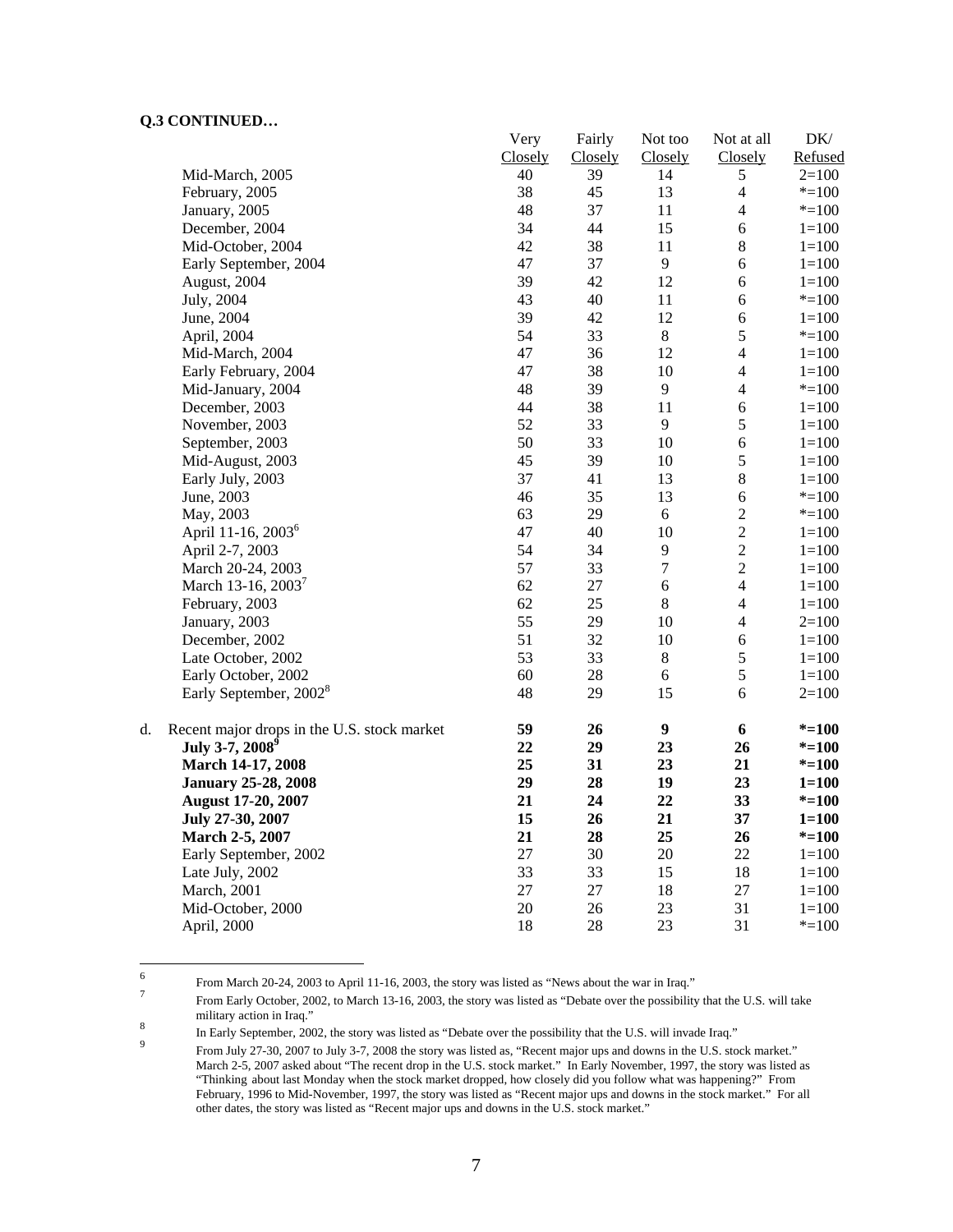|    |                                                    | Very    | Fairly  | Not too | Not at all              | DK/       |
|----|----------------------------------------------------|---------|---------|---------|-------------------------|-----------|
|    |                                                    | Closely | Closely | Closely | Closely                 | Refused   |
|    | Early April, 2000                                  | 19      | 29      | 20      | 32                      | $* = 100$ |
|    | March, 2000                                        | 23      | 29      | 21      | 26                      | $1 = 100$ |
|    | March, 1999                                        | 18      | 29      | 22      | 31                      | $* = 100$ |
|    | January, 1999                                      | 24      | $28\,$  | 19      | 28                      | $1 = 100$ |
|    | Early September, 1998                              | 32      | 31      | 20      | 17                      | $* = 100$ |
|    | Mid-August, 1998                                   | $17\,$  | 23      | 21      | 39                      | $* = 100$ |
|    | January, 1998                                      | 21      | 25      | 23      | 31                      | $* = 100$ |
|    | Early November, 1997                               | 16      | 29      | 22      | 33                      | $* = 100$ |
|    | Mid-November, 1997                                 | 25      | 36      | 18      | 20                      | $1 = 100$ |
|    | September, 1997                                    | 14      | $22\,$  | 23      | 40                      | $1 = 100$ |
|    | April, 1997                                        | 17      | 21      | 22      | 40                      | $* = 100$ |
|    |                                                    | 12      |         | 25      | 42                      |           |
|    | February, 1996                                     |         | 20      |         |                         | $1 = 100$ |
| e. | The military effort in Afghanistan against Taliban |         |         |         |                         |           |
|    | fighters                                           | 19      | 34      | 29      | 18                      | $* = 100$ |
|    | September 12-15, 2008                              | 21      | 34      | 25      | 19                      | $1 = 100$ |
|    | August 29-31, 2008                                 | 18      | 27      | 32      | 23                      | $* = 100$ |
|    | <b>July 18-21, 2008</b>                            | 27      | 33      | 24      | 16                      | $* = 100$ |
|    | July 11-14, 2008                                   | 19      | 28      | 29      | 23                      | $1 = 100$ |
|    | July 3-7, 2008                                     | 19      | 28      | 32      | 21                      | $* = 100$ |
|    | June 20-23, 2008                                   | 20      | 30      | 30      | 20                      | $* = 100$ |
|    | <b>TREND FOR COMPARISON:</b>                       |         |         |         |                         |           |
|    | Late July, $2002^{10}$                             | 41      | 38      | 13      | $\tau$                  | $1 = 100$ |
|    | June, 2002                                         | 38      | 32      | $20\,$  | $\mathbf{9}$            | $1 = 100$ |
|    | April, 2002                                        | 39      | 39      | 13      | $\,8\,$                 | $1 = 100$ |
|    | Early April, 2002                                  | 45      | 37      | 12      | 5                       | $1 = 100$ |
|    | February, 2002                                     | 47      | 39      | $\,8\,$ | 5                       | $1 = 100$ |
|    | January, 2002                                      | 51      | 35      | 9       | $\overline{4}$          | $1 = 100$ |
|    | December, 2001                                     | 44      | 38      | 12      | 5                       | $1 = 100$ |
|    | Mid-November, 2001                                 | 49      | 36      | 11      | 3                       | $1 = 100$ |
|    | Early November, 2001                               | 45      | 36      | 12      | $\sqrt{6}$              | $1 = 100$ |
|    | Mid-October, 2001                                  | 51      | 35      | 10      | 3                       | $1 = 100$ |
|    |                                                    |         |         |         |                         |           |
| f. | News about candidates for the 2008 presidential    |         |         |         |                         |           |
|    | election                                           | 52      | 31      | 12      | 5                       | $* = 100$ |
|    | October 3-6, 2008                                  | 57      | 31      | 8       | $\overline{\mathbf{4}}$ | $* = 100$ |
|    | September 26-29, 2008                              | 56      | 29      | 10      | 5                       | $* = 100$ |
|    | September 19-22, 2008                              | 47      | 33      | 14      | 6                       | $* = 100$ |
|    | September 12-15, 2008                              | 40      | 38      | 14      | $\overline{\bf 7}$      | $1 = 100$ |
|    | <b>September 5-8, 2008</b>                         | 45      | 39      | 12      | $\overline{\mathbf{4}}$ | $* = 100$ |
|    | <b>August 29-31, 2008</b>                          | 45      | 32      | 15      | $\bf 8$                 | $* = 100$ |
|    | <b>August 22-25, 2008</b>                          | 31      | 36      | 22      | 11                      | $* = 100$ |
|    | <b>August 15-18, 2008</b>                          | 25      | 41      | 19      | 14                      | $1 = 100$ |
|    | <b>August 8-11, 2008</b>                           | 27      | 38      | 22      | 13                      | $* = 100$ |
|    | <b>August 1-4, 2008</b>                            | 30      | 42      | 19      | $\boldsymbol{9}$        | $* = 100$ |
|    | July 25-28, 2008                                   | 30      | 34      | 21      | 15                      | $* = 100$ |
|    | July 18-21, 2008                                   | 30      | 35      | 21      | 14                      | $* = 100$ |
|    | July 11-14, 2008                                   | 28      | 34      | 22      | 15                      | $1 = 100$ |
|    | July 3-7, 2008                                     | 25      | 35      | 23      | 17                      | $* = 100$ |
|    | June 27-30, 2008                                   | 39      | 33      | 18      | 10                      | $* = 100$ |
|    | June 20-23, 2008                                   | 28      | 38      | 22      | 12                      | $* = 100$ |
|    |                                                    |         |         |         |                         |           |

 $10\,$ 

<sup>10</sup> From Mid-October, 2001 to Late July, 2002 the story was listed as "the U.S. military effort in Afghanistan."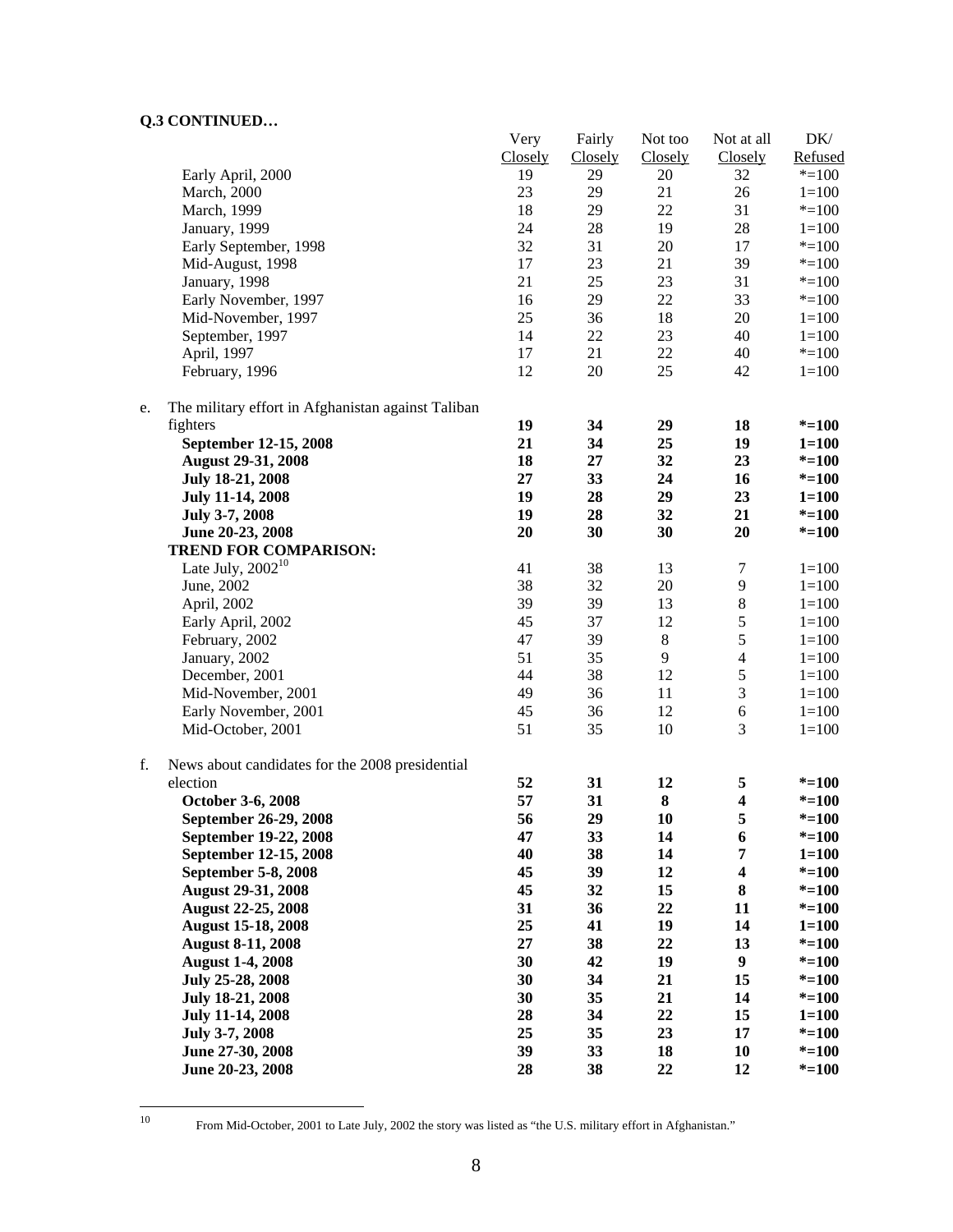|                                   | Very    | Fairly         | Not too | Not at all | DK/       |
|-----------------------------------|---------|----------------|---------|------------|-----------|
|                                   | Closely | <b>Closely</b> | Closely | Closely    | Refused   |
| June 13-16, 2008                  | 35      | 35             | 20      | 10         | $* = 100$ |
| June 6-9, 2008                    | 38      | 35             | 17      | 10         | $* = 100$ |
| May 30-June 2, 2008               | 30      | 35             | 21      | 14         | $* = 100$ |
| May 22-25, 2008                   | 32      | 37             | 20      | 11         | $* = 100$ |
| May 16-19, 2008                   | 33      | 37             | 19      | 10         | $1 = 100$ |
| May 9-12, 2008                    | 35      | 36             | 18      | 11         | $* = 100$ |
| May 2-5, 2008                     | 27      | 35             | 23      | 14         | $1 = 100$ |
| April 25-28, 2008                 | 34      | 37             | 18      | 11         | $* = 100$ |
| April 18-21, 2008                 | 29      | 41             | 19      | 10         | $1 = 100$ |
| April 11-14, 2008                 | 31      | 37             | 22      | 10         | $* = 100$ |
| April 4-7, 2008                   | 33      | 36             | 17      | 14         | $* = 100$ |
| <b>March 28-31, 2008</b>          | 31      | 41             | 18      | 10         | $* = 100$ |
| March 20-24, 2008                 | 34      | 37             | 18      | 11         | $* = 100$ |
| <b>March 14-17, 2008</b>          | 40      | 37             | 16      | 7          | $* = 100$ |
| <b>March 7-10, 2008</b>           | 39      | 36             | 15      | 9          | $1 = 100$ |
| February 29-March 3, 2008         | 43      | 34             | 14      | 9          | $* = 100$ |
| <b>February 22-25, 2008</b>       | 42      | 37             | 13      | 8          | $* = 100$ |
| <b>February 15-18, 2008</b>       | 44      | 36             | 10      | 10         | $* = 100$ |
| <b>February 8-11, 2008</b>        | 39      | 37             | 15      | 9          | $0=100$   |
| <b>February 1-4, 2008</b>         | 37      | 35             | 16      | 12         | $* = 100$ |
| <b>January 25-28, 2008</b>        | 36      | 37             | 14      | 12         | $1 = 100$ |
| <b>January 18-21, 2008</b>        | 36      | 34             | 18      | 12         | $* = 100$ |
| January 11-14, 2008 <sup>11</sup> | 32      | 31             | 19      | 17         | $1 = 100$ |
| <b>January 4-7, 2008</b>          | 33      | 36             | 19      | 11         | $1 = 100$ |
| December 14-17, 2007              | 25      | 34             | 22      | 19         | $* = 100$ |
| December 7-10, 2007               | 24      | 35             | 22      | 19         | $* = 100$ |
| November 30 - December 3, 2007    | 23      | 35             | 23      | 19         | $* = 100$ |
| November 23-26, 2007              | 20      | 33             | 26      | 20         | $1 = 100$ |
| <b>November 16-19, 2007</b>       | 26      | 33             | 21      | 19         | $1 = 100$ |
| <b>November 9-12, 2007</b>        | 21      | 33             | 25      | 21         | $* = 100$ |
| <b>November 2-5, 2007</b>         | 27      | 30             | 21      | 21         | $1 = 100$ |
| October 26-29, 2007               | 21      | 34             | 26      | 19         | $* = 100$ |
| October 19-22, 2007               | 23      | 32             | 22      | 23         | $* = 100$ |
| October 12-15, 2007               | 13      | 31             | 26      | 30         | $* = 100$ |
| October 5-8, 2007                 | 22      | 30             | 24      | 24         | $* = 100$ |
| September 28 – October 1, 2007    | 21      | 34             | 25      | 20         | $* = 100$ |
| September 21-24, 2007             | 24      | 31             | 22      | 23         | $* = 100$ |
| September 14-17, 2007             | 22      | 31             | 24      | 23         | $* = 100$ |
| September 7-10, 2007              | 18      | 34             | 26      | 22         | $* = 100$ |
| August 30-September 2, 2007       | 19      | 35             | 21      | 25         | $* = 100$ |
| August 24-27, 2007                | 22      | 28             | 24      | 26         | $* = 100$ |
| <b>August 17-20, 2007</b>         | 19      | 27             | 24      | 30         | $* = 100$ |
| <b>August 10-13, 2007</b>         | 23      | 32             | 21      | 24         | $* = 100$ |
| <b>August 3-6, 2007</b>           | 19      | 31             | 25      | 25         | $* = 100$ |
| July 27-30, 2007                  | 19      | 32             | 22      | 26         | $1 = 100$ |
| July 20-23, 2007                  | 16      | 26             | 30      | $27\,$     | $1 = 100$ |
| July 13-16, 2007                  | 17      | 29             | 27      | 27         | $* = 100$ |
| July 6-9, 2007                    | 24      | 29             | 24      | 22         | $1 = 100$ |
| June 29-July 2, 2007              | 20      | 32             | 25      | 23         | $* = 100$ |
| June 22-25, 2007                  | 18      | 31             | 21      | 30         | $* = 100$ |
| June 15-18, 2007                  | 17      | 32             | 26      | 25         | $* = 100$ |
|                                   |         |                |         |            |           |

 $11\,$ 

<sup>11</sup> January 11-14, 2008 asked about: "News about the New Hampshire primaries and the presidential campaign."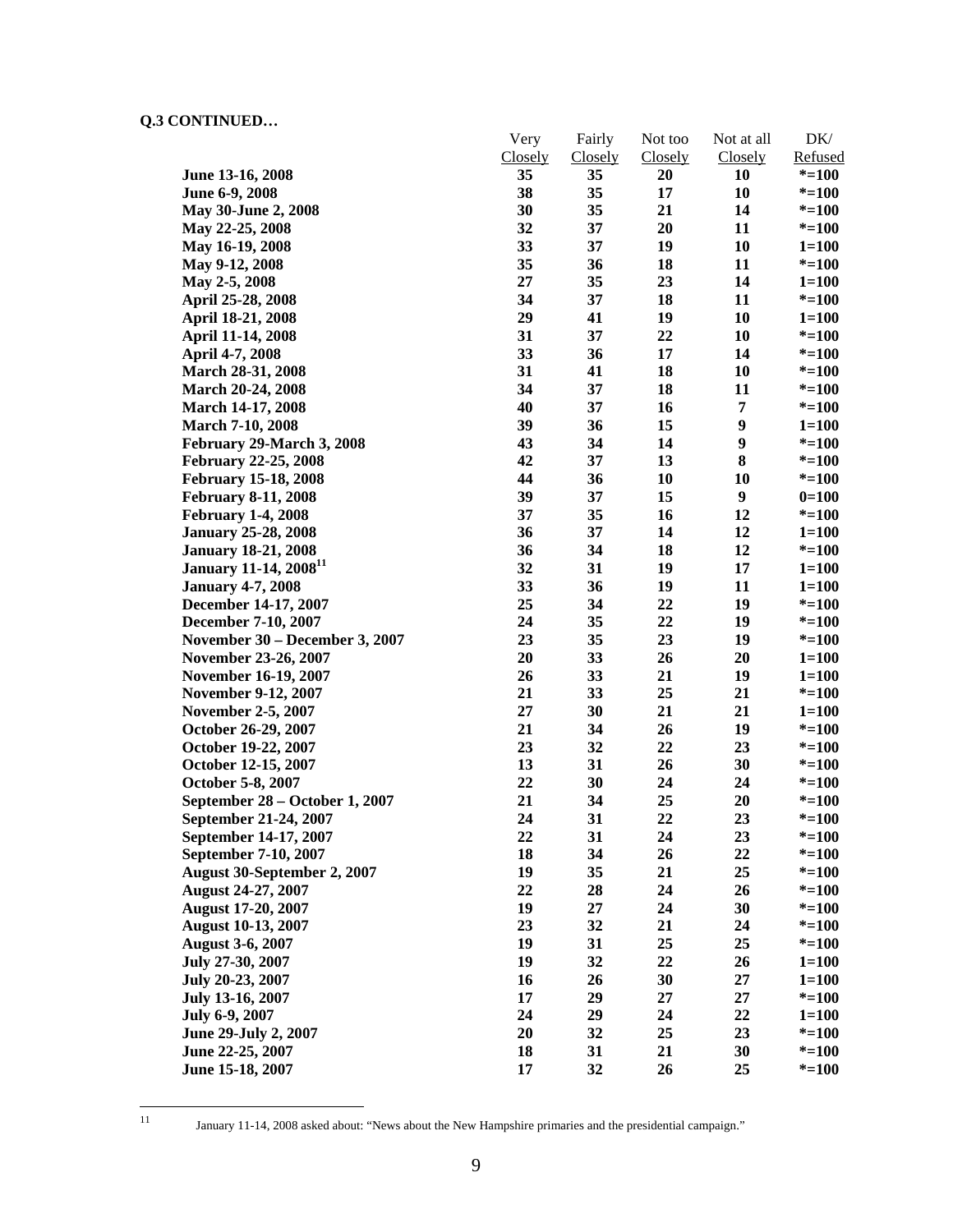|                                    | Very    | Fairly         | Not too | Not at all     | DK/       |
|------------------------------------|---------|----------------|---------|----------------|-----------|
|                                    | Closely | <b>Closely</b> | Closely | Closely        | Refused   |
| June 8-11, 2007                    | 19      | 30             | 24      | 26             | $1 = 100$ |
| June 1-4, 2007                     | 16      | 27             | 32      | 24             | $1 = 100$ |
| May 24-27, 2007                    | 22      | 33             | 23      | 22             | $* = 100$ |
| May 18-21, 2007                    | 18      | 31             | 24      | $27\,$         | $* = 100$ |
| May 11-14, 2007                    | 18      | 30             | 23      | 28             | $1 = 100$ |
| May 4-7, 2007                      | 23      | 34             | 21      | 21             | $1 = 100$ |
| April 27-30, 2007                  | 14      | 30             | 29      | 26             | $1 = 100$ |
| April 20-23, 2007                  | 18      | 28             | 27      | 27             | $* = 100$ |
| April 12-16, 2007                  | 18      | 28             | 27      | 27             | $* = 100$ |
| April 5-9, 2007                    | 25      | 30             | 26      | 19             | $* = 100$ |
| <b>March 30-April 2, 2007</b>      | 20      | 29             | 27      | 23             | $1 = 100$ |
| March 23-26, 2007                  | 20      | 32             | 22      | 26             | $* = 100$ |
| March 16-19, 2007                  | 15      | 28             | 29      | 27             | $1 = 100$ |
| March 9-12, 2007                   | 24      | 30             | 23      | 23             | $* = 100$ |
| March 2-5, 2007                    | 19      | 31             | 26      | 23             | $1 = 100$ |
| February 23-26, 2007               | 22      | 33             | 24      | 21             | $* = 100$ |
| <b>February 16-19, 2007</b>        | 18      | 32             | 22      | 27             | $1 = 100$ |
| <b>February 9-12, 2007</b>         | 24      | 30             | 24      | 21             | $1 = 100$ |
| <b>February 2-5, 2007</b>          | 24      | 36             | 22      | 18             | $* = 100$ |
| <b>January 26-29, 2007</b>         | 24      | 33             | 23      | 20             | $* = 100$ |
| January 19-22, 2007 <sup>12</sup>  | 24      | 27             | 22      | 26             | $1 = 100$ |
| <b>2004 Presidential Election</b>  |         |                |         |                |           |
| November, 2004 (RVs)               | 52      | 36             | $8\,$   | $\overline{4}$ | $* = 100$ |
| Mid-October, 2004                  | 46      | 30             | 12      | 11             | $1 = 100$ |
| August, 2004                       | 32      | 38             | 16      | 14             | $* = 100$ |
| July, 2004                         | 29      | 37             | 18      | 15             | $1 = 100$ |
| April, 2004                        | 31      | 33             | 19      | 16             | $1 = 100$ |
| Mid-March, 2004                    | 35      | 34             | 18      | 13             | $* = 100$ |
| Late February, 2004                | 24      | 40             | 23      | 12             | $1 = 100$ |
| Early February, 2004 <sup>13</sup> | 29      | 37             | $20\,$  | 13             | $1 = 100$ |
| Mid-January, 2004                  | 16      | 30             | 27      | 26             | $1 = 100$ |
| Early January, 2004                | 14      | 32             | 30      | 23             | $1 = 100$ |
| December, 2003                     | 16      | 26             | $27\,$  | 30             | $1 = 100$ |
| November, 2003                     | 11      | 26             | 34      | 28             | $1 = 100$ |
| October, 2003                      | 12      | 27             | $28\,$  | 32             | $1 = 100$ |
| September, 2003                    | 17      | 25             | 30      | 27             | $1 = 100$ |
| Mid-August, 2003                   | 12      | $27\,$         | 27      | 33             | $1 = 100$ |
| May, 2003                          | $\,8\,$ | 19             | 31      | 41             | $1 = 100$ |
| January, 2003                      | 14      | 28             | 29      | 28             | $1 = 100$ |
| <b>2000 Presidential Election</b>  |         |                |         |                |           |
| Early November, 2000 (RVs)         | 39      | 44             | 12      | 5              | $* = 100$ |
| Mid-October, 2000 (RVs)            | 40      | 37             | 15      | $8\,$          | $* = 100$ |
| Early October, 2000 (RVs)          | 42      | 36             | 15      | 6              | $1 = 100$ |
| September, 2000                    | 22      | 42             | 21      | 15             | $* = 100$ |

 $12$ 

January 19-22, 2007 asked about: "Recent announcements by prominent Democrats about plans to run for president in 2008."

<sup>&</sup>lt;sup>13</sup> From May 2003 to Early February 2004 and in March 1992, the story was listed as "The race for the Democratic nomination." In January 2003, the story was listed as "Recent announcements by prominent Democrats about plans to run for president in 2004." In September 2000, Early September and July 1996, and May 1992, the question asked about "the presidential election campaign." In January, March and April 1996, the story was listed as "News about the Republican presidential candidates." In August 1992, the story was listed as "News about the presidential election." In July 1992, the story was listed as "News about the presidential campaign." In January 1992, the story was listed as "News about the Democratic candidates for the presidential nomination." In 1988, the story was introduced as being from "this past year" and was listed as "News about the presidential campaign in 1988."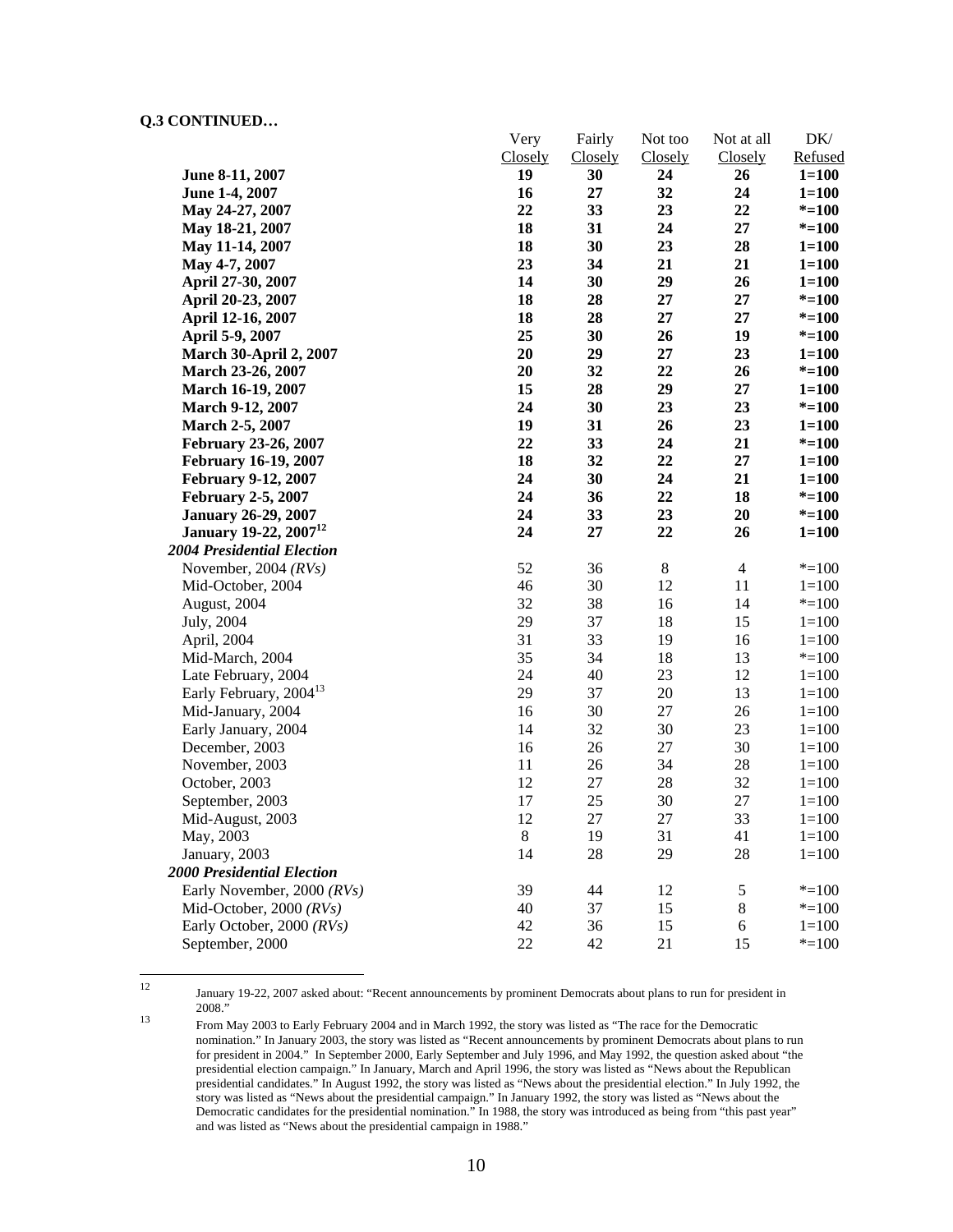|                                   | Very    | Fairly         | Not too          | Not at all       | DK/       |
|-----------------------------------|---------|----------------|------------------|------------------|-----------|
|                                   | Closely | <b>Closely</b> | Closely          | Closely          | Refused   |
| July, 2000                        | 21      | 38             | 20               | 20               | $1 = 100$ |
| June, 2000                        | 23      | 32             | 23               | 21               | $1 = 100$ |
| May, 2000                         | 18      | 33             | 26               | 23               | $*=100$   |
| April, 2000                       | 18      | 39             | 22               | 20               | $1 = 100$ |
| March, 2000                       | 26      | 41             | 19               | 13               | $1 = 100$ |
| February, 2000                    | 26      | 36             | 21               | 17               | $* = 100$ |
| January, 2000                     | 19      | 34             | 28               | 18               | $1 = 100$ |
| December, 1999                    | 16      | 36             | 24               | 23               | $1 = 100$ |
| October, 1999                     | 17      | 32             | 28               | 22               | $1 = 100$ |
| September, 1999                   | 15      | 31             | 33               | $20\,$           | $1 = 100$ |
| July, 1999                        | 15      | 38             | 24               | 22               | $1 = 100$ |
| June, 1999                        | 11      | 25             | 29               | 34               | $1 = 100$ |
| 1996 Presidential Election        |         |                |                  |                  |           |
| November, 1996 $(RVs)$            | 34      | 45             | 15               | 6                | $* = 100$ |
| October, 1996                     | 31      | 39             | 18               | 12               | $* = 100$ |
| Early September, 1996             | 24      | 36             | 23               | 17               | $* = 100$ |
| July, 1996                        | 22      | 40             | 23               | 14               | $1 = 100$ |
| March, 1996                       | 26      | 41             | 20               | 13               | $* = 100$ |
| January, 1996                     | 10      | 34             | 31               | 24               | $1 = 100$ |
| September, 1995                   | 12      | 36             | 30               | 22               | $* = 100$ |
| August, 1995                      | 13      | 34             | 28               | 25               | $* = 100$ |
| June, 1995                        | 11      | 31             | 31               | 26               | $1 = 100$ |
| <b>1992 Presidential Election</b> |         |                |                  |                  |           |
| October, 1992 $(RVs)$             | 55      | 36             | $\boldsymbol{7}$ | $\mathbf{2}$     | $0=100$   |
| September, 1992 (RVs)             | 47      | 36             | 11               | 6                | $* = 100$ |
| August, 1992 (RVs)                | 36      | 51             | 11               | $\boldsymbol{2}$ | $0=100$   |
| July, 1992                        | 20      | 45             | 26               | 9                | $*=100$   |
| May, 1992                         | 32      | 44             | 16               | $\,8\,$          | $* = 100$ |
| March, 1992                       | 35      | 40             | 16               | 9                | $* = 100$ |
| January, 1992                     | 11      | 25             | 36               | 27               | $1 = 100$ |
| December, 1991                    | 10      | 28             | 32               | 30               | $* = 100$ |
| October, 1991                     | 12      | 26             | 31               | 29               | $2=100$   |
| <b>1988 Presidential Election</b> |         |                |                  |                  |           |
| October, 1988 (RVs)               | 43      | 44             | 11               | $\sqrt{2}$       | $* = 100$ |
| August, 1988 (RVs)                | 39      | 45             | 13               | 3                | $* = 100$ |
| May, 1988                         | 22      | 46             | 23               | 6                | $3=100$   |
| November, 1987                    | 15      | 28             | 35               | 21               | $1 = 100$ |
| September, 1987                   | 14      | 34             | 37               | 14               | $1 = 100$ |

Q.4 Which ONE of the stories I just mentioned have you followed most closely, or is there another story you've been following MORE closely? [**DO NOT READ LIST. ACCEPT ONLY ONE RESPONSE.]** 

- 38 Reports about the conditions of the U.S. economy<br>25 Recent maior drops in the U.S. stock market
- 25 Recent major drops in the U.S. stock market<br>24 News about the candidates for the 2008 presi
- News about the candidates for the 2008 presidential election
- 2 The current situation and events and Iraq
- 2 The military effort in Afghanistan against Taliban fighters<br>1 O.J. Simpson's conviction on charges of kidnapping and an
- 1 O.J. Simpson's conviction on charges of kidnapping and armed robbery
- 2 Some other story **(VOL. SPECIFY)**<br>
<u>6</u> Don't know/Refused **(VOL.)**
- 6 Don't know/Refused **(VOL.)**
- 100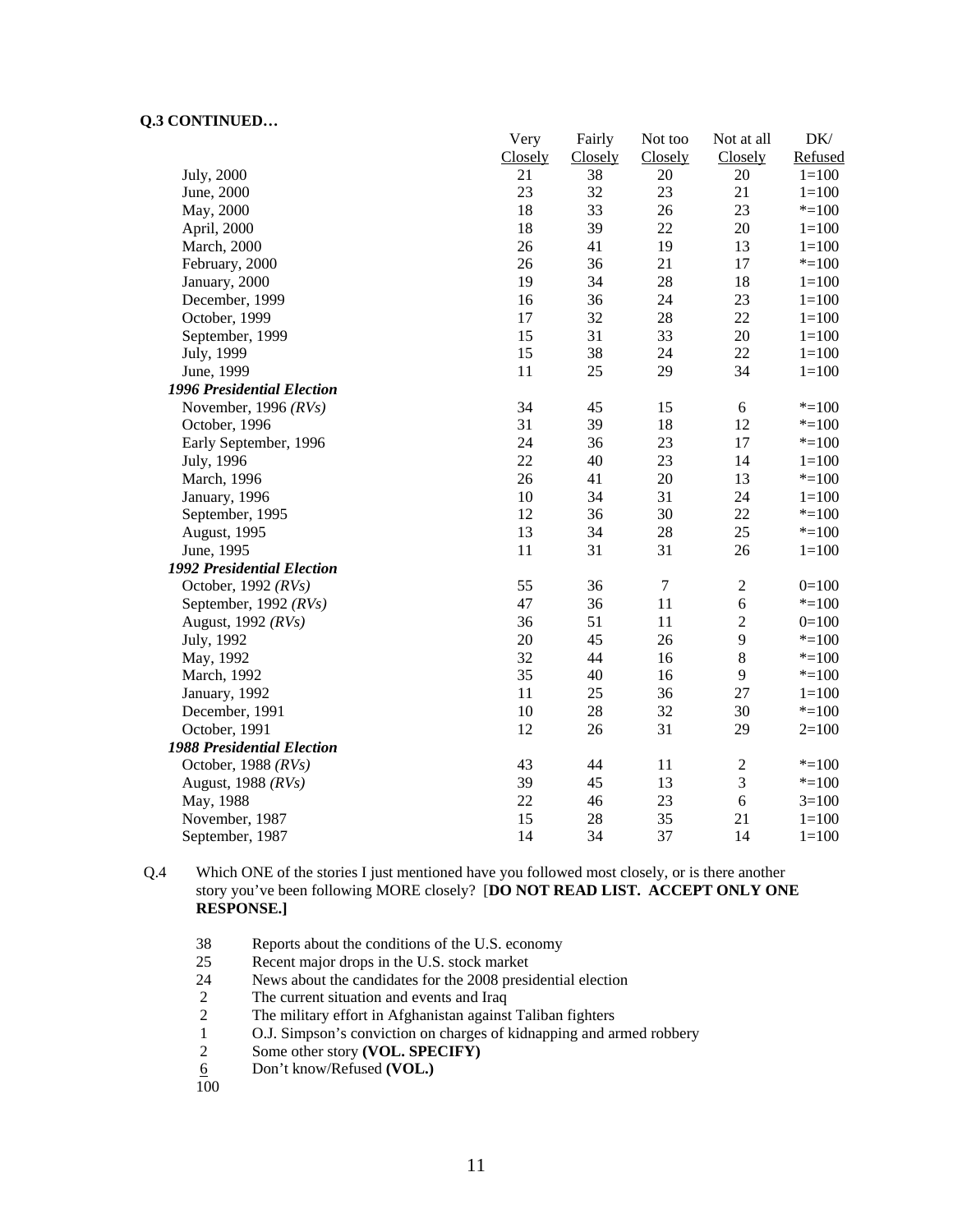Thinking about the presidential campaign…

Q.5 All in all, how would you rate the job the press has done in covering the presidential campaign so far: excellent, good, only fair, or poor?

|                            |                |      | Only        |        |            |
|----------------------------|----------------|------|-------------|--------|------------|
|                            | Excellent      | Good | <u>Fair</u> | Poor   | DK/Refused |
| October 10-13, 2008        | 11             | 42   | 24          | 21     | $2 = 100$  |
| May 30-June 2, 2008        | 9              | 34   | 34          | 20     | $3=100$    |
| <b>February 8-11, 2008</b> | 11             | 44   | 27          | 17     | $1 = 100$  |
| Sept. 28-Oct. 1, 2007      | 6              | 35   | 32          | 21     | 6=100      |
| 2004 Election              |                |      |             |        |            |
| June, 2004                 | 10             | 37   | 34          | 15     | $4=100$    |
| Early February, 2004       | 11             | 43   | 30          | 12     | $4=100$    |
| <b>2000 Election</b>       |                |      |             |        |            |
| June, 2000                 | 7              | 41   | 38          | 10     | $4=100$    |
| <b>March</b> , 2000        | 10             | 46   | 32          | 9      | $3=100$    |
| February, 2000             | 13             | 50   | 25          | $\tau$ | $5=100$    |
| 1996 Election              |                |      |             |        |            |
| September, 1996            | 13             | 44   | 29          | 11     | $3=100$    |
| July, 1996                 | $\overline{7}$ | 35   | 42          | 14     | $2=100$    |
| February, 1996             | 16             | 45   | 25          | 10     | $4=100$    |
| 1992 Election              |                |      |             |        |            |
| September, 1992            | 12             | 45   | 27          | 11     | $5=100$    |
| May, 1992                  | 10             | 44   | 33          | 10     | $3=100$    |
| March, 1992                | 12             | 51   | 28          | 6      | $3=100$    |
| February, 1992             | 11             | 45   | 32          | 7      | $5=100$    |

Still thinking about the way the press has covered the presidential campaign…

Q.6 Would you say the press has done an excellent, good, only fair or poor job of covering each of the following? **[ROTATE ITEMS]** 

| a.             | The candidates' personal backgrounds and       | Excellent | Good | Only<br>fair | Poor | DK/<br>Refused |
|----------------|------------------------------------------------|-----------|------|--------------|------|----------------|
|                | experiences                                    | 11        | 30   | 33           | 21   | $5=100$        |
|                | May 30-June 2, 2008                            | 8         | 31   | 33           | 24   | $4 = 100$      |
| $b$            | The candidates' campaign strategies            | 8         | 36   | 35           | 17   | $4 = 100$      |
|                | May 30-June 2, 2008                            | 7         | 32   | 39           | 18   | $4 = 100$      |
| C <sub>1</sub> | The candidates' positions on issues            | 8         | 36   | 34           | 18   | $4 = 100$      |
|                | May 30-June 2, 2008                            | 7         | 30   | 33           | 26   | $4 = 100$      |
| d.             | Which candidate is leading in the latest polls | 21        | 41   | 23           | 10   | $5=100$        |
|                | May 30-June 2, 2008                            | 18        | 41   | 24           | 11   | $6=100$        |
| e.             | The candidate debates                          | 21        | 41   | 23           | 10   | $5 = 100$      |
|                | <b>May 30-June 2, 2008</b>                     | 11        | 37   | 29           | 16   | $7 = 100$      |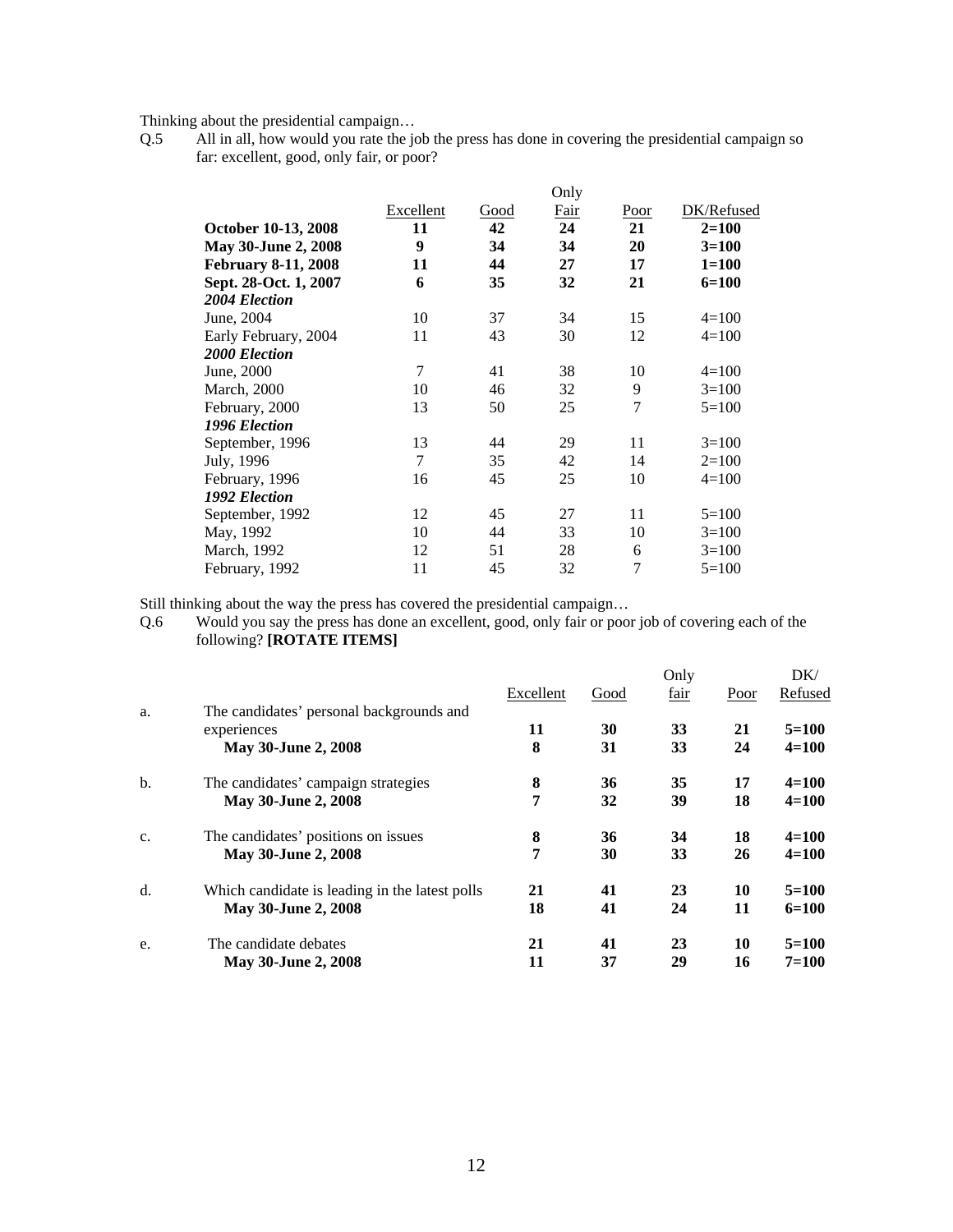## Q.7 How do you get most of your news about the presidential campaign? From television, from newspapers, from radio, from magazines, or from the internet? **[ACCEPT TWO ANSWERS: IF ONLY ONE RESPONSE IS GIVEN, PROBE FOR ONE ADDITIONAL RESPONSE]**

NOTE: Totals may exceed 100% because of multiple responses.

|                        | Tele-                 | News-  |       | Maga-            | Inter-         |                |                |
|------------------------|-----------------------|--------|-------|------------------|----------------|----------------|----------------|
|                        | vision                | papers | Radio | zines            | net            | Other          | DK/Ref         |
| October 10-13, 2008    | 74                    | 19     | 16    | $\overline{2}$   | 30             | $\overline{2}$ | 1              |
| May 30-June 2, 2008    | 70                    | 29     | 15    | $\boldsymbol{2}$ | 29             | $\overline{2}$ | 1              |
| March 20-24, 2008      | 72                    | 25     | 12    | 3                | 26             | 1              | 1              |
| Late December, 2007    | 71                    | 30     | 13    | 4                | 26             | 3              | $\overline{2}$ |
|                        | 69                    | 34     | 17    | $\overline{c}$   | 15             | 6              | 3              |
| November, 2004         | 78                    | 39     | 17    | 3                | 18             | $\overline{4}$ | $\overline{c}$ |
| Mid-October, 2004      | 76                    | 28     | 15    | $\overline{2}$   | 10             | 3              | $\overline{c}$ |
| Early September, 2004  | 80                    | 41     | 18    |                  | 17             | 3              | $\mathbf{1}$   |
| Early January, 2004    | 79                    | 39     | 15    | $\overline{2}$   | 13             | 2              | $\overline{c}$ |
| November, 2002         | 66                    | 33     | 13    | 1                | 7              | 7              | $\overline{2}$ |
| November, 2000 $(RVs)$ | 70                    | 39     | 15    | 4                | 11             | 1              | $\ast$         |
| June, 2000             | 65                    | 27     | 11    | $\overline{2}$   | 5              | $\overline{2}$ | $\overline{2}$ |
| February, 2000         | 73                    | 33     | 15    | $\overline{2}$   | $\overline{7}$ | $\overline{c}$ | 1              |
| January, 2000          | 75                    | 31     | 12    | 3                | 6              | 3              | 1              |
| November, 1996 $(RVs)$ | 72                    | 60     | 19    | 11               | 3              | 4              | 1              |
| September, 1996        | 75                    | 44     | 14    | 5                | $\overline{2}$ | 2              | 1              |
| April, 1996            | 81                    | 48     | 21    | 6                | $\overline{2}$ | 3              | 1              |
| February, 1996         | 85                    | 56     | 21    | 5                | $\overline{2}$ | 1              | 1              |
| November, 1992 (RVs)   | 82                    | 57     | 12    | 9                | n/a            | 6              | 1              |
| September, 1992        | 83                    | 49     | 13    | 5                | n/a            | 4              | 1              |
| June, 1992             | 84                    | 55     | 18    | $\overline{7}$   | n/a            | 4              | *              |
| May, 1992              | 86                    | 51     | 17    | 6                | n/a            | 3              | 1              |
| March, 1992            | 83                    | 48     | 14    | 4                | n/a            | 3              | $\ast$         |
| February, 1992         | 80                    | 49     | 18    | 4                | n/a            | 3              | 1              |
|                        | November, $2006^{14}$ |        |       |                  | 3              |                |                |

## **IF '1' TELEVISION AS EITHER 1ST OR 2ND RESPONSE IN Q.7 ASK:**

Q.8 On television, do you get most of your campaign news from **[READ AND RANDOMIZE. ACCEPT MULTIPLE ANSWERS BUT DO NOT PROBE FOR ADDITIONAL]**

## **BASED ON TOTAL:**

|    |                                    | May 30- | March     |
|----|------------------------------------|---------|-----------|
|    |                                    | June 2, | $20-24$ , |
|    |                                    | 2008    | 2008      |
| 16 | Local news programs                | 16      | 19        |
| 26 | Network news like ABC, CBS and NBC | 28      | 26        |
| 23 | CNN Cable news                     | 22      | 22        |
| 14 | <b>MSNBC Cable news</b>            | 9       | 10        |
| 22 | The Fox News Cable Channel         | 16      | 18        |
|    | <b>(DO NOT READ)</b> Other         |         |           |
|    | (DO NOT READ) Don't know/Refused   |         |           |

 $14$ 

November trends are from the Pew Internet & American Life Project.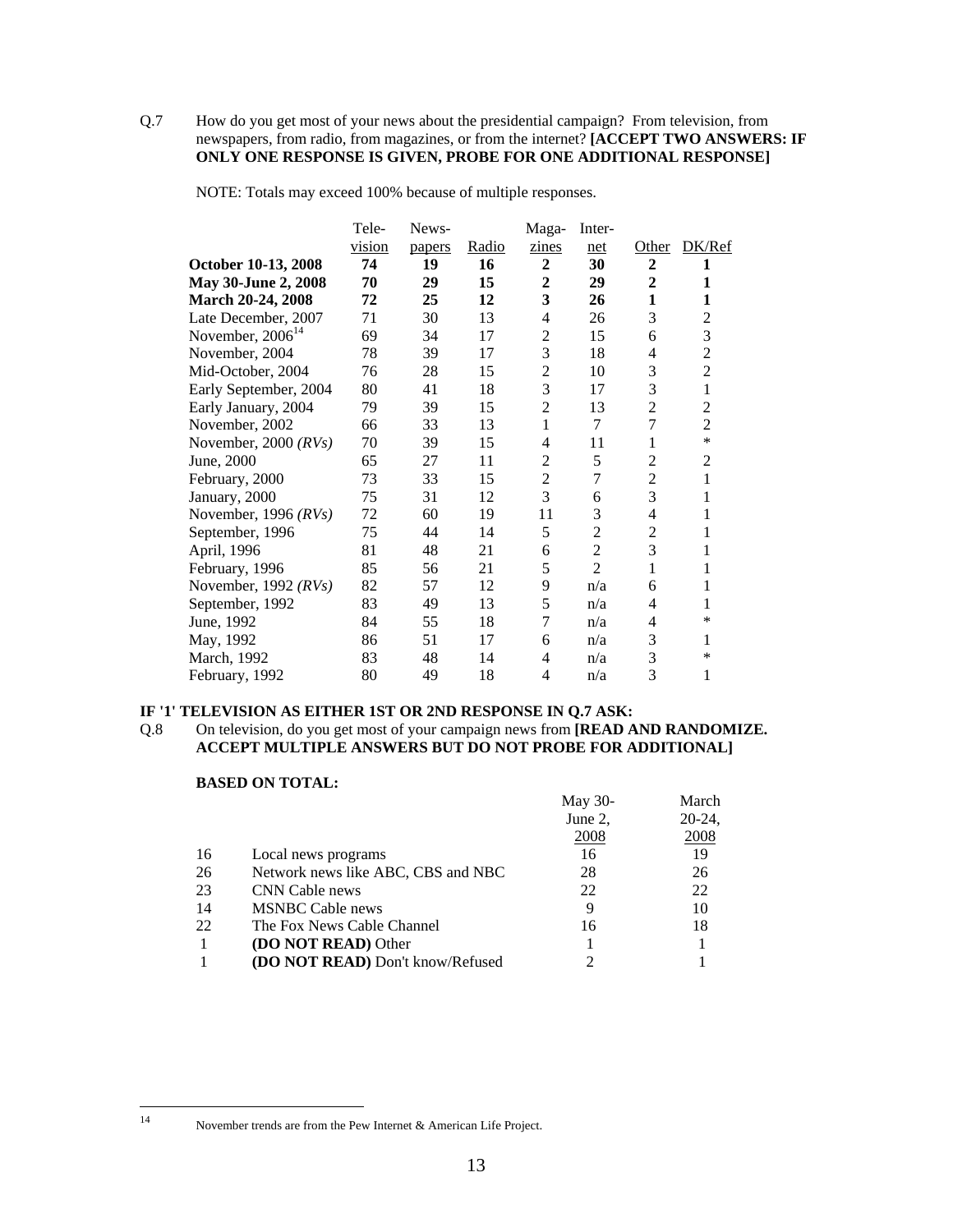| Q.9 | How would you describe the presidential election campaign so $far - is it$ [ <b>READ ITEM a.</b> |
|-----|--------------------------------------------------------------------------------------------------|
|     | <b>FIRST, THEN ROTATE ITEMS b. AND c.]</b>                                                       |

| a. | 71<br>25<br>$\mathfrak{Z}$<br>$\overline{1}$<br>100 | Interesting OR<br>Dull<br>Neither (VOL.)<br>DK/Refused              | Sept<br>$12 - 15$ ,<br>2008<br>68<br>26<br>5<br>$\overline{1}$<br>100            | Feb<br>Apr<br>18-21, 15-18, 12-15, April<br>2008<br>2008<br>59<br>70<br>35<br>25<br>5<br>$\overline{4}$<br>$\perp$<br>$\overline{1}$<br>100<br>100 | Oct<br>2007<br>37<br>55<br>5<br>$\overline{3}$<br>100 | 2007<br>34<br>52<br>6<br>8<br>100 | 2004<br>66<br>28<br>5<br>$\overline{1}$<br>100 | $-RV_S$ -RVs<br>Mid-Oct Early Sept<br>2004<br>50<br>42<br>6<br>$\overline{2}$<br>100                        | June<br>2004<br>33<br>57<br>$\overline{4}$<br>$6 \overline{6}$<br>100 | June<br>2000<br>28<br>65<br>$\overline{4}$<br>$\overline{3}$<br>100      | July<br>1996<br>21<br>73<br>$\mathfrak{Z}$<br>$\overline{3}$<br>100 |
|----|-----------------------------------------------------|---------------------------------------------------------------------|----------------------------------------------------------------------------------|----------------------------------------------------------------------------------------------------------------------------------------------------|-------------------------------------------------------|-----------------------------------|------------------------------------------------|-------------------------------------------------------------------------------------------------------------|-----------------------------------------------------------------------|--------------------------------------------------------------------------|---------------------------------------------------------------------|
| b. | 55<br>41<br>3<br>$\mathbf 1$<br>100                 | Too negative OR<br>Not too negative<br>Neither (VOL.)<br>DK/Refused | Sept<br>$12-15$ ,<br>2008<br>43<br>51<br>$\overline{4}$<br>$\overline{2}$<br>100 | Feb<br>Apr<br>18-21, 15-18,<br>2008<br>2008<br>50<br>28<br>44<br>66<br>3<br>$\overline{4}$<br>$\overline{2}$<br>$\overline{3}$<br>100<br>100       |                                                       |                                   | 2004<br>57<br>38<br>3<br>$\overline{2}$<br>100 | $-RV_S$ - $-RV_S$ -<br>Mid-Oct Early Sept<br>2004<br>62<br>32<br>$\mathbf{1}$<br>$\overline{5}$<br>100      | June<br>2004<br>45<br>46<br>$\sqrt{2}$<br>$\overline{1}$<br>100       | Mid-<br>March<br>2004<br>47<br>47<br>$\sqrt{2}$<br>$\overline{4}$<br>100 |                                                                     |
| c. | 63<br>34<br>$\sqrt{2}$<br>$\overline{1}$<br>100     | Informative OR<br>Not informative<br>Neither (VOL.)<br>DK/Refused   | Sept<br>$12-15,$<br>2008<br>54<br>41<br>$\mathfrak{Z}$<br>$\overline{2}$<br>100  | Feb<br>$15-18,$<br>2008<br>65<br>31<br>$\boldsymbol{2}$<br>$\overline{2}$<br>100                                                                   |                                                       |                                   | 2004<br>73<br>22<br>3<br>$\overline{2}$<br>100 | $-RV_S$ - $-RV_S$ -<br>Mid-Oct Early Sept June<br>2004<br>63<br>33<br>$\mathbf{1}$<br>$\overline{3}$<br>100 | 2004<br>48<br>46<br>$\sqrt{2}$<br>$\overline{4}$<br>100               | Mid-<br>March<br>2004<br>53<br>42<br>$\sqrt{2}$<br>$\overline{3}$<br>100 |                                                                     |
| d. | 57<br>39<br>$\mathfrak{Z}$                          | Too long OR<br>Not too long<br>Neither (VOL.)                       |                                                                                  | Feb<br>Apr<br>18-21, 15-18, 12-15, April<br>2008<br>2008<br>65<br>57<br>29<br>40<br>5<br>$\ast$                                                    | Oct<br>2007<br>66<br>28<br>3                          | 2007<br>59<br>32<br>3             | 2004<br>51<br>43<br>$\mathfrak 3$              | $-RV_S$ - $-RV_S$<br>Mid-Oct Early Sept<br>2004<br>53<br>42<br>$\sqrt{2}$                                   | June<br>2004<br>52<br>42<br>$\sqrt{2}$                                | Mid-<br>March<br>2004<br>52<br>44<br>$\mathbf{1}$                        |                                                                     |

 $15\,$ 

**ROTATE Q.10 AND Q.11**<br>Q.10 In the past few wee Q.10 In the past few weeks, have you seen any television commercials on behalf of Barack Obama's candidacy or not? **IF YES, ASK:** All in all, do you think Barack Obama's commercials are truthful or not?

|     |                      | Sept        | Aug            |
|-----|----------------------|-------------|----------------|
|     |                      | $12 - 15$ , | 1-4.           |
|     |                      | $2008^{15}$ | 2008           |
| 80  | Yes (net)            | 54          | 58             |
| 47  | Truthful             |             |                |
| 24  | Not truthful         |             |                |
| 9   | Don't know           |             |                |
| 18  | No, haven't seen any | 44          | 40             |
| 2   | Don't know/Refused   | 2           | $\overline{2}$ |
| 100 |                      |             | 100            |
|     |                      |             |                |

<sup>15</sup> For September 12-15, 2008 and August 1-4, 2008 the question did not asked respondents whether the commercials are truthful or not.